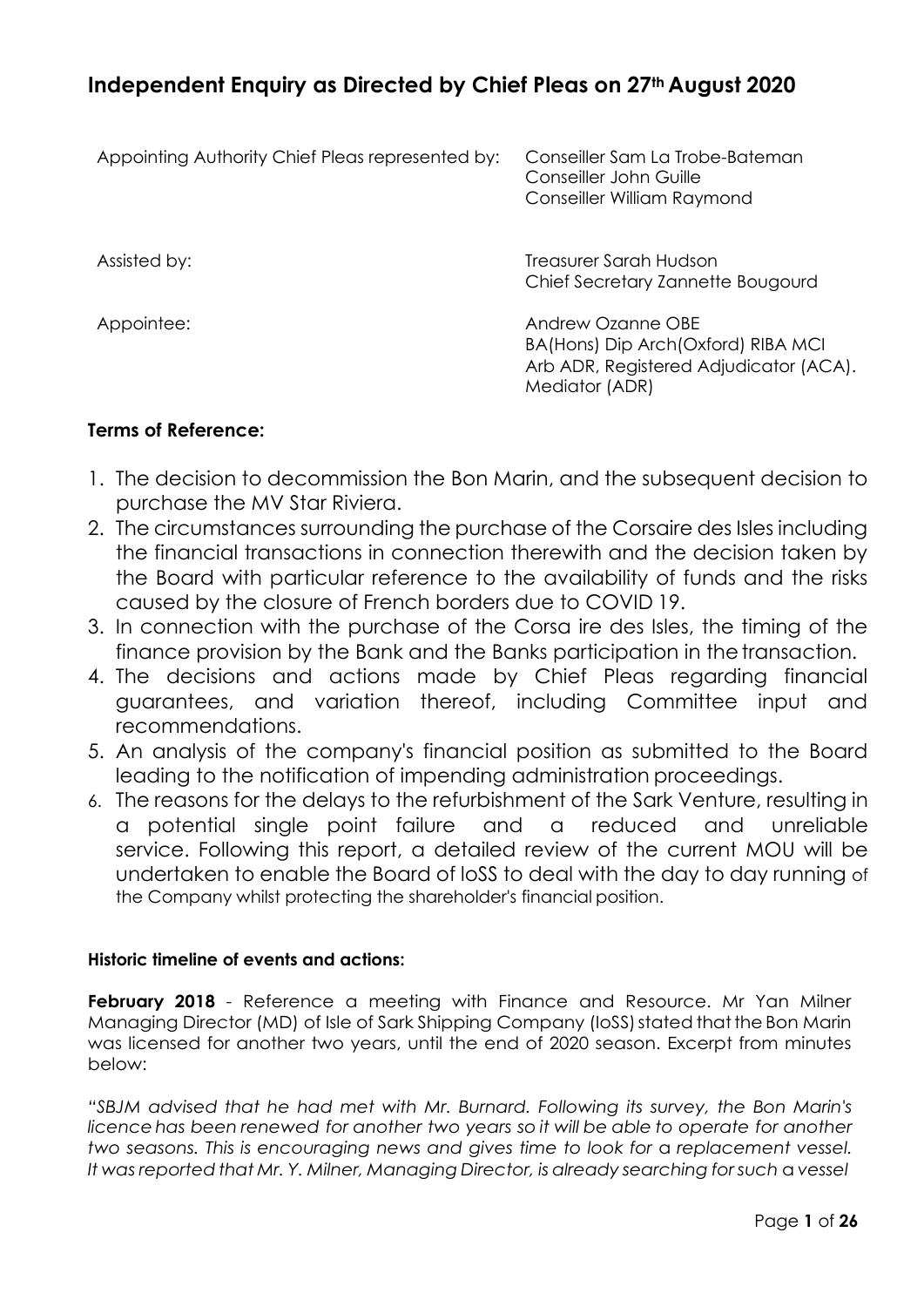*and is looking at one in France. It will be necessary to have talks with the Harbours* & *Shipping Committee and loSS about new boats and their financing".*

**Late 2018** - loSS identified Star Riviera as suitable replacement for Bon Marin, approx. cost EUR 1.35 million.

**January 2019** - loSS notified Chief Pleas (CP) and Harbour and Shipping Committee (H&SC))that the Bon Marin had another 18 months service due to construction issues, adding that the MD of IoSS *"should be able to persuade the Marine and Coast Agency (MCA) to issue a further certificate".*

**April 2019** - loSS had agreement in principle for up to GBP 2 million loan from Bank. Proceeding with Star Riviera purchase, no survey carried out at this time as to the vessel's condition and compliance. I note that the MD of IoSS remained of the opinion that the Bon Marin service certificate would be extended. Conseiller John Guille offers to contact a surveyor to try and progress matters.

**July 2019** - MD of IoSS, states *"still hoping for extension for Bon, but she has an out of service date of 21st August"*. I note that Bon Marin Survey report was available at this time but held by loSS who refused to release report to the relevant Sark Committees and CP.

**September 2019** - loSS not able to obtain relevant *"documentation to confirm construction standards" are met for the proposed new vessel the Star Riviera. Stating "the boat is too old to meet MCA standards".*

**October 2019** - Although IoSS continue to endeavour to pursue the purchase of the Star Riviera, I note IoSS have sourced another suitable vessel which was less expensive and was considered would meet MCA construction standards. The vessel identified was the Corsaire des Isles, at a cost of EUR 775,000. Sea trials and an appropriate survey had, by this time been carried out. I note and it is important that the MD of IoSS records his concern *"that it is unlikely that loSS will get a declaration of partial survey"* for classification of any vessel built in France.

# *1. The decision to decommission the Bon Marin, and the subsequent decision to purchase the MV Star Riviera.*

It was understood by Sark's Policy & Finance (P&F) and Harbour & Shipping Committee (H&S) during 2019 that the certification for the Bon Marin de Sark (BMdS) would be extended during 2019. However, on the 21st August 2019 the Bon Marin de Sark was officially withdrawn by the Isle of Sark Shipping Company (IoSS) as an active service vessel. There is no specific event that I can rely on as to why IoSS advised on the 21st August 2019 that the Bon Marin would not be recertified as service vessel. I accept it is a matter of fact and that it consequently caused Chief Pleas (CP) considerable concern in terms of resilience of the essential shipping service for the community of Sark. **(Appendix 13).**

I consider the lack of detailed communication at this time was regrettable and without evidence to the contrary a breach in the Memorandum of Understanding (MoU) **(Appendix 2)**. I note and this is relevant to the undertaking that the Agreement was to be reviewed *"after a period of three years from the date of its signature or at such earlier time at the instigation of the Finance and Resources Committee".*

The MoU was signed by IoSS dated 18th September 2018, which I have assumed to be the date of commencement.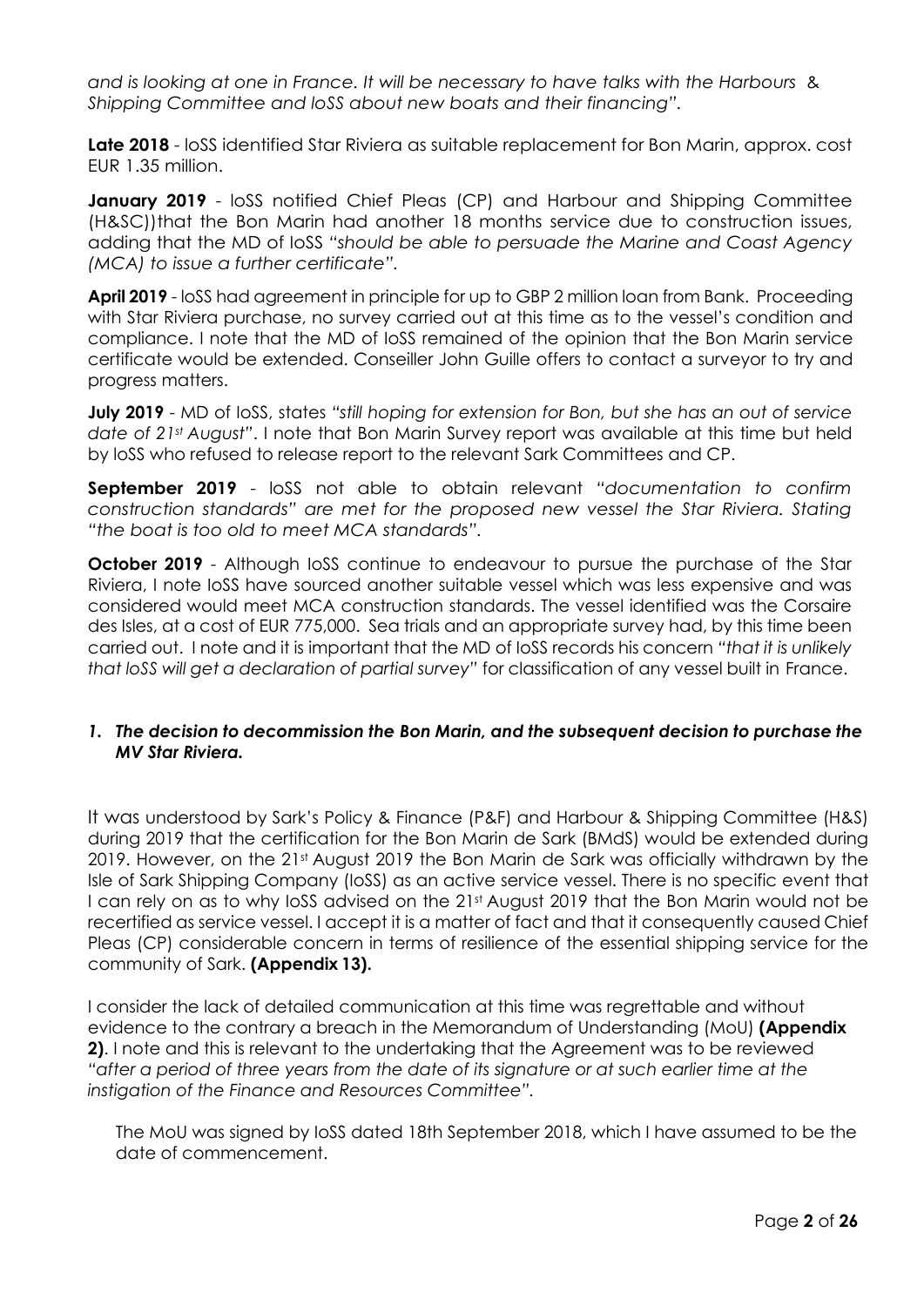I could not find evidence or proof of the decision making process by the MCA not to certify the Bon Marin. However, I accept that this was the case, but regrettably was not communicated to either CP or P&F. I accept that the decommissioning of Bon Marin caused legitimate concern to CP and P&F in terms of the loss of resilience in the context of the Service Level Agreement dated the 10<sup>th</sup> August 2018 **(Appendix 12).** 

The IoSS was endeavouring to address the concerns of P&F and the evidential risk of loss of resilience as in January 2019 a boat referred to as the MV Star Riveria was considered tobe a suitable replacement for the Bon Marin and at the time was readily available.

There appears to have been protracted discussions without conclusion until P&F requested the appointment of an appropriately qualified Marine Surveyor to carry out both a mechanical and structural survey. The request by CP was in my opinion reasonable in the circumstance as CP were being asked to *'guarantee'* a bank loan for the purchase of the vessel. There appears to be an early (technical) misunderstanding between what CP considered as an essential survey and the *'Gap Analysis'* being undertaken by IoSS on instruction of the appropriate authorities **(Appendix 14).**

IoSS (in accordance with the MoU) in July invited P&F to a presentation of their *'Scoping Study'* at the offices of Carey Olsen.

I have not been able to determine the motive or reason why Conseiller John Guille was asked to leave the presentation as it is my understanding that P&F were legitimately proposing an independent scoping study, the costs of which would be met by P&F. Conseiller John Guille is an elected member of CP, P&F and H&S and has appropriate skills and qualifications and would have in my opinion been able to contribute to the understanding of the expressed objective of the meeting.

There appeared to be no reasonable explanation at the time and therefore this issue remained unresolved and consequently contributed to a growing *'misunderstanding'*  between CP and IoSS.

I note the decision was made in October 2019 by IoSS to abandon the proposal to purchase MV Star Riveria, due to the age of the vessel and that the necessary *'paperwork'* could not be obtained. The owners of MV Star Riveria had not released the relevant documentation requested by IoSS and that the age of the vessel and the construction specification was found to be unacceptable to the UK Licensing Authorities.

To conclude on this point, and whilst I accept that the Board of IoSS would have been aware that a vessel constructed in France would not be able to operate in UK waters unless it received the appropriate certification to meet the MCA Construction Standards. I am however not clear whether this was appropriately communicated at the time to CP and P&F or as to the implication of IoSS seeking to raise the required funds to purchase thevessel.

Again, I consider this to be a lack of appropriate communication addressing the continuing concerns of CP and P&F regarding potential future loss of resilience in relation to the SLA. It is evident that the IoSS in accordance with the requirements of the MoU and SLA were endeavouring to find a feasible and viable solution and I note the email dated the 5<sup>th</sup> November from IoSS to CP stating that the possible purchase of MV Star Riveria had been set aside.

*2. The circumstances surrounding the purchase of the Corsaire des Isles including the financial transactions in connection therewith and the decision taken by the Board with particular reference to the availability of funds and the risks caused by the closure of French borders due to COVID 19.*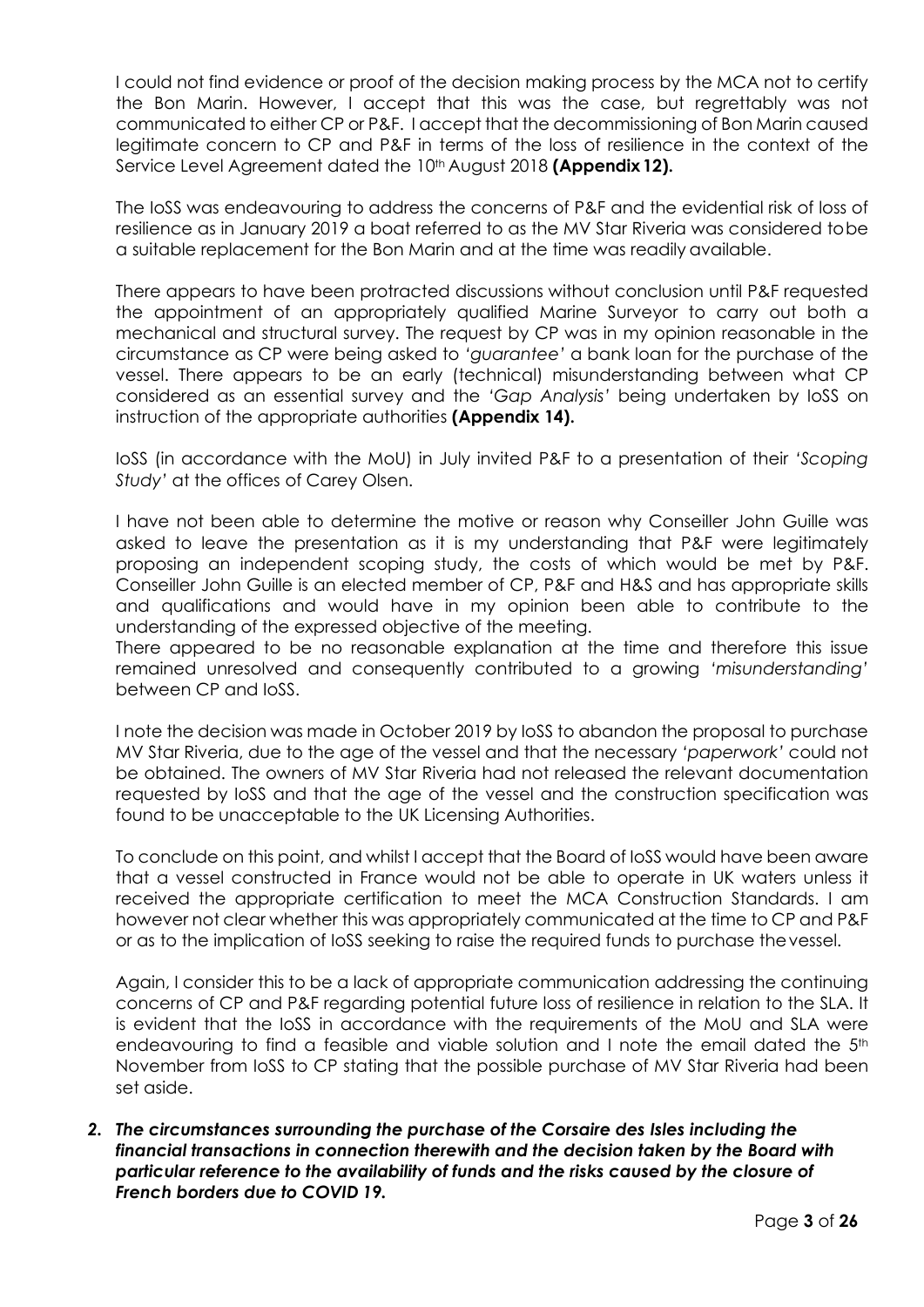# **Corsaire/IoSS report timetable**

| 23rd January 2020             | loSS notified P&F that purchase of Corsair des lles was going<br>ahead, requested guarantee from CPs for loan of GBP 300,000 to<br>fund purchase of boat. |
|-------------------------------|-----------------------------------------------------------------------------------------------------------------------------------------------------------|
| 24th January 2020             | Report and survey.                                                                                                                                        |
| 2 <sup>nd</sup> February 2020 | Purchase update.                                                                                                                                          |
| 6th February 2020             | Email from NatWest confirming early repayments without penalty.                                                                                           |
| 7 <sup>th</sup> February 2020 | loSS agree purchase delay with 20% deposit. Due delivery date<br>18th-31st March.                                                                         |
| 17th February 2020            | CP agree guarantee.                                                                                                                                       |
| 13th March 2020               | loSS notify Dr of awareness re service levels and possible staff<br>reductions.                                                                           |
| 16th March 2020               | CP notify loSS Guernsey now classify France as Group A country.                                                                                           |
| 16th March 2020               | Waiting for correct paperwork from NatWest.                                                                                                               |
| 17th March 2020               | Passenger on Guernsey testing for Covid-19.                                                                                                               |
| 18th March 2020               | loSS chasing hard for loan guarantee to be signed.                                                                                                        |
| 20th March 2020               | loSS request service level reduction for duration of Covid-19.                                                                                            |
| 24th March 2020               | Transfer of funds to marine agent in France.                                                                                                              |
| 26th March 2020               | Request for financial forecast.                                                                                                                           |
| 26th March 2020               | Email from PB noting that without purchase cash flow would be<br>much better.                                                                             |
| 27th March 2020               | Financial report - no cash flow report.                                                                                                                   |
| 31st March 2020               | Purchase completed 15 days after France closed borders.                                                                                                   |
| 3rd April 2020                | Request to P&F for financial support.                                                                                                                     |
| 3rd April 2020                | Copy of letter from loSS to SOG ?                                                                                                                         |
| 3rd April 2020                | Company cease trading 30 June without GBP 550,000.                                                                                                        |
| 3rd April 2020                | Email from YM stating loSS had approached Guernsey.                                                                                                       |
| 3rd April 2020                | Email from Sarah re SOG loan scheme.                                                                                                                      |
| 6th April 2020                | Guarantee signed.                                                                                                                                         |
| 7 <sup>th</sup> April 2020    | PB notes GBP 1.5m balance in CP account at year end                                                                                                       |
| 7 <sup>th</sup> April 2020    | Guarantee received by NatWest.                                                                                                                            |
| 7 <sup>th</sup> April 2020    | PB States forecast have gone to NatWest.                                                                                                                  |
| 7th April 2020                | Email from WR to PB outlining CP commitments and inability to                                                                                             |
|                               | underwrite loSS                                                                                                                                           |
| 8 <sup>th</sup> April 2020    | PB continue to pursue NatWest for assistance.                                                                                                             |
| 8 <sup>th</sup> April 2020    | Cease trading without support end April.                                                                                                                  |

Late in 2019, IoSS identified a suitable replacement vessel of more recent construction than the MV Star Riviera and at a reduced purchase price. I can find no evidence (in the form of a survey or '*Gap Analysis'*) that the MV Corsaire des Isles would achieve or would not achieve the appropriate UK certification. I understand that the expertise on the IoSS Board considered it would be achievable, but I can see no confirmed evidence to confirm that it would be achieved. Again, I cannot understand why there was not a more robust and formal communication between IoSS and CP and P&F in line with the proposition put to CP in February 2019 to guarantee a loan of GBP 300,000 which CP approved.

I note the following: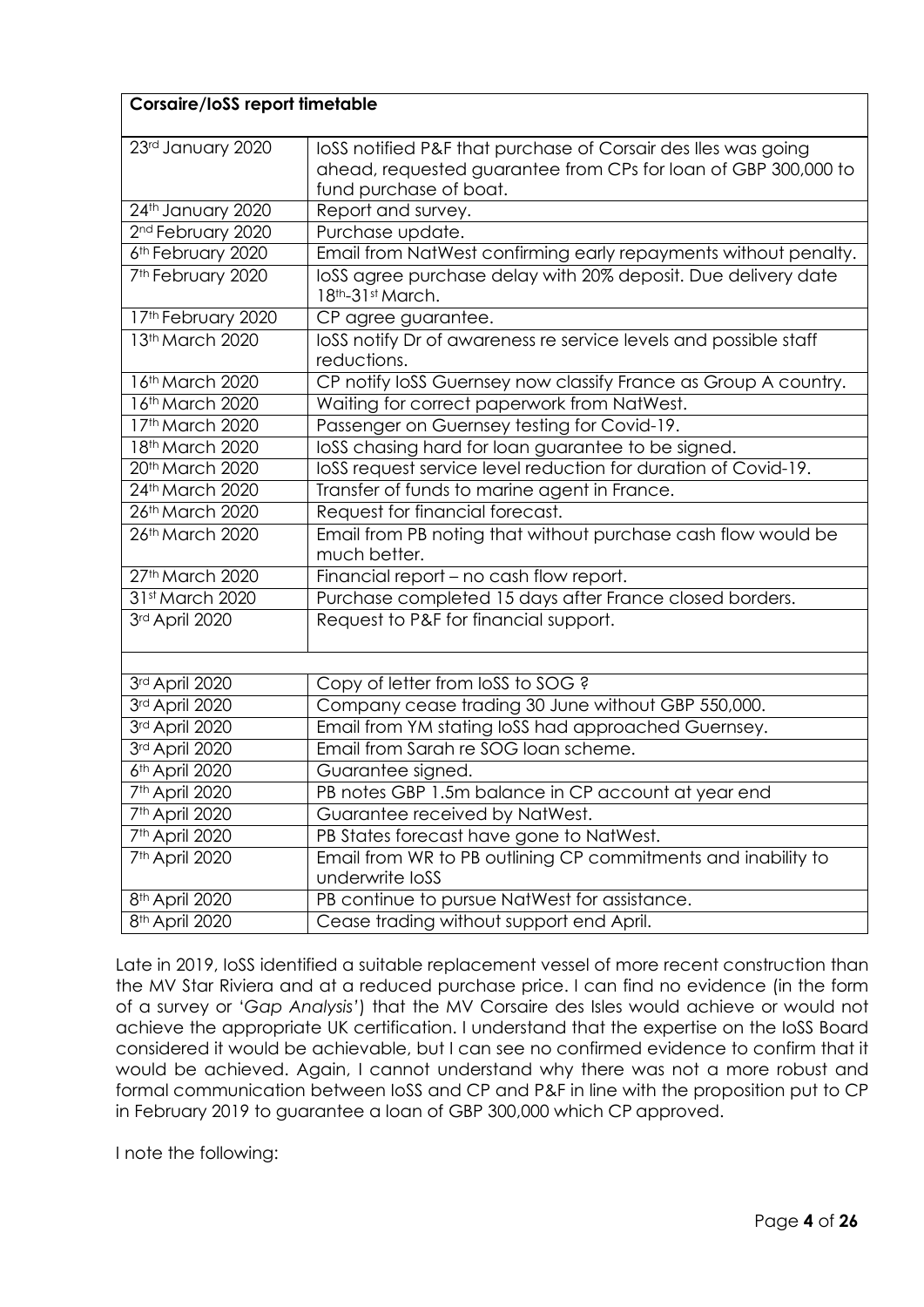Reference below: Extraordinary Meeting of Chief Pleas 19th February 2020 – Extract **(Appendix 15)**

### *Agreement to Purchase and Loan Guarantee for Isle of Sark Replacement Passenger Vessel Corsaire Des Iles 2 - Policy and Finance Committee Report considered – Propositions carried*

*To consider a Report with two Propositions from the Policy and Finance Committee entitled 'Agreement to Purchase and Loan Guarantee for Isle of Sark Replacement Passenger Vessel Corsaire Des Iles 2'.*

### *Proposition 1:*

*That Chief Pleas approves the purchase of the vessel currently named Corsaire des Iles 2, by Isle of Sark Shipping Company Ltd, for the price of EUR 740,000.*

### *Proposition 2:*

*That Chief Pleas authorises the Chairman of the Policy and Finance Committee to execute a guarantee to the lending Bank to Isle of Sark Shipping Company Ltd in an amount of GBP 300,000.*

*"The Deputy Speaker: We will move on to Agenda Item 2, to consider a Report with two <sup>20</sup> Propositions from the Policy and Finance Committee entitled 'Agreement to Purchase and Loan Guarantee for Isle of Sark Replacement Passenger Vessel Corsaire Des Iles 2'. I would like to ask Conseiller Sam La-Trobe Bateman to introduce the Report.*

### *Conseiller La Trobe-Bateman: Thank you very much. <sup>25</sup>*

*Not much to add, really, to this Report. I hope you have all read the business case that has come from Sark Shipping. It is quite detailed. I think it covers most of their potential*  risks for purchasing a new vessel like this. It is a second-hand vessel, but it is, I think we all *agree, a necessity. We need this boat for the season.*

*The purpose really for this Chief Pleas is for us to guarantee the loan. The company does have 30 enough money to cover the whole purchase of the boat but feel that actually, if they use all that money, it leaves them in a pretty delicate position, should something unforeseen happen. So, by going to the Bank and getting a loan, it keeps the business a lot more afloat.*

*So they are essentially asking for a loan of £300,000. They are putting in £350,000, so the total cost is £750,000 for this new boat. That includes quite a large sum for updates for <sup>35</sup> necessities to bring it up to bring it up to code for the MCA. At the moment it is currently licensed under the French flag, and by bringing it here it has to come to the MCA, which is the EXTRAORDINARY MEETING OF CHIEF PLEAS, WEDNESDAY, 19th FEBRUARY 2020.*

*UK Authority. I think that there will be a few changes, so that £135,000 which they have got for contingency in there is to do any of that.*

*So we are asked for a £300,000 guarantee. This does not have to be ring-fenced out of our <sup>40</sup>reserves; it just has to be made available, should they default - which I cannot see them doing.*

*That is pretty much all I have got to waffle about for that.*

*One thing I would quickly draw your attention to is the draft timetable. I know this a bit offtopic for the loan, but this is a draft and I think that you should all study it and make sure that everybody on the Island studies it and gets back to Sark Shipping, because when the*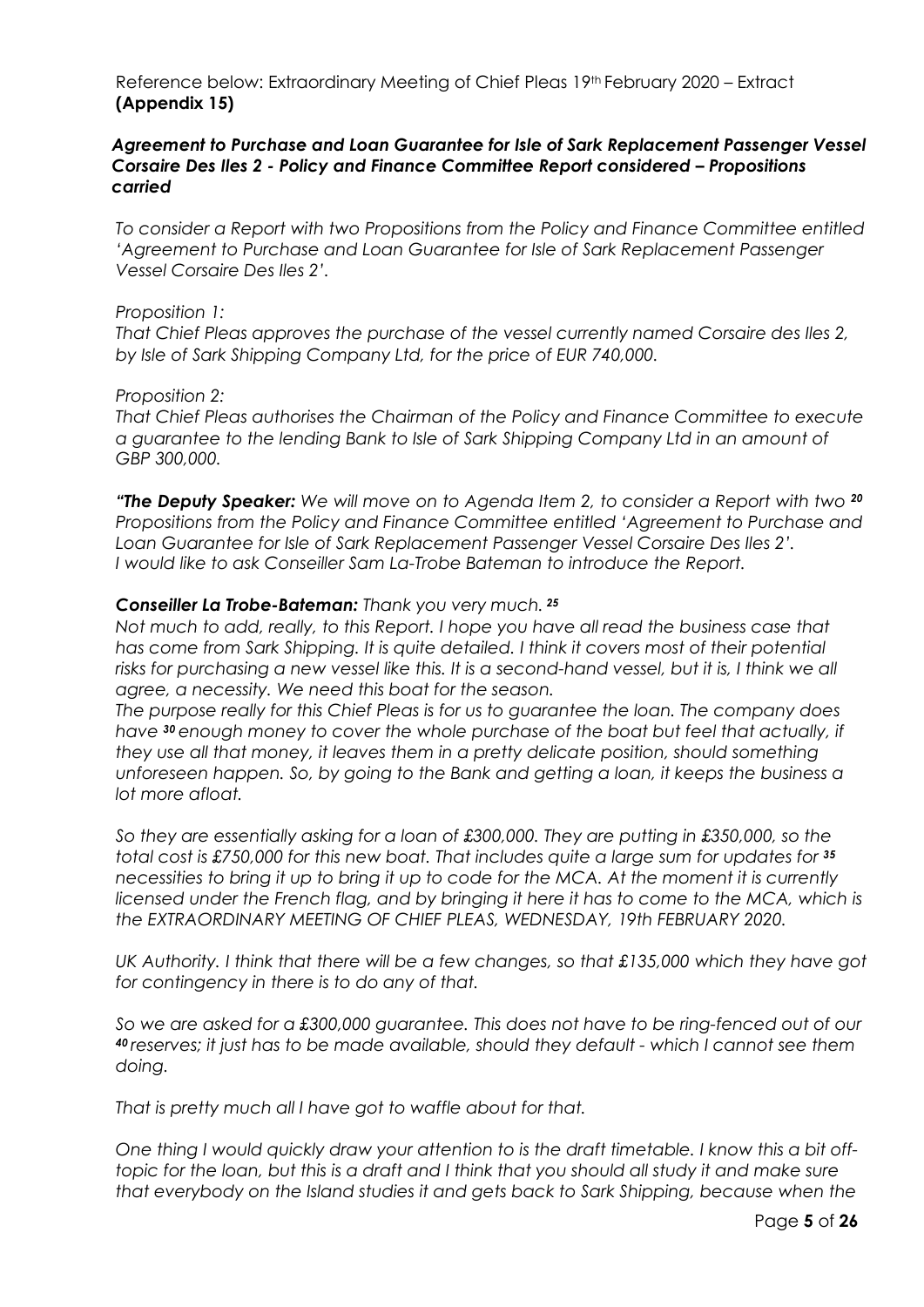*boat is here 45 and tested, it will probably be amended slightly. They are aiming to get the boat, if everything goes well with the category, with the MCA inspections, to be in operation for 1st May.*

*Thank you.*

*The Deputy Speaker: Thank you very much. <sup>50</sup> Are there any questions from the floor? Would anyone like to put any questions to Conseiller La Trobe-Bateman? Conseiller Sandra Williams, thank you.*

*Conseiller Sandra Williams: I would just like to clarify, Sam, that the Isle of Sark Shipping are <sup>55</sup>contributing £450,000, not £300,000? (Conseiller La Trobe-Bateman: Sorry, yes.) That is fine. And that we are being asked to guarantee the loan of £300,000; which is the £750,000.*

*And also, if I could confirm that yes, Conseiller La Trobe-Bateman is right, we have had lots of debating going on over the last few weeks about the schedule. We have moved things around already on the schedule, to try and suit everybody. We have had meetings with the carters, the 60 Shipping Committee, and we feel that what we have put forward is workable. So yes, that is an interesting point. Thank you.*

*The Deputy Speaker: Very good. Are there any other comments or questions from the floor regarding the Report? No? <sup>65</sup>*

*In which case we will go to the vote, if we may.*

*So Proposition 1 is that Chief Pleas approves the purchase of the vessel currently named Corsaire des Iles 2, by the Isle of Sark Shipping Company Ltd, for the price of Euros 740,000. Could we have a show of hands for those in favour, please? And those against? Carried unanimously.*

*Moving on to Proposition 2, that Chief Pleas authorises the Chairman of the Policy and <sup>70</sup> Finance Committee to execute a guarantee to the lending Bank to the Isle of Sark Shipping Company Ltd in an amount of £300,000. Those in favour? Those against? Carried unanimously.*

*Thank you very much indeed".*

# **\*Please note text on pages 4, 5 & 6 contain numbers (70) which were within document copied from and have no relevance in the context of this report.**

At this point, I note that there was no mention of the nature of the loan as to whether it was to be a *'secured loan'* (by that I mean what the lender would require in terms of an asset, property or money as collateral to get funding) and consequently what the 'security' would or might be. Or whether it was agreed as an unsecured loan (and by that I mean a loan given without an asset as security by the funder).

I therefore note that IoSS had proceeded with the intention to purchase prior to receiving confirmation from CP/P&F regarding security. This was evidenced by the fact that IoSSpaid a non-refundable deposit of 20% to the owners of Corsaire on the 7<sup>th</sup> February 2020 in the sum of EUR 148,000.

I cannot ignore the role played by the NatWest Bank in agreeing to provide what appears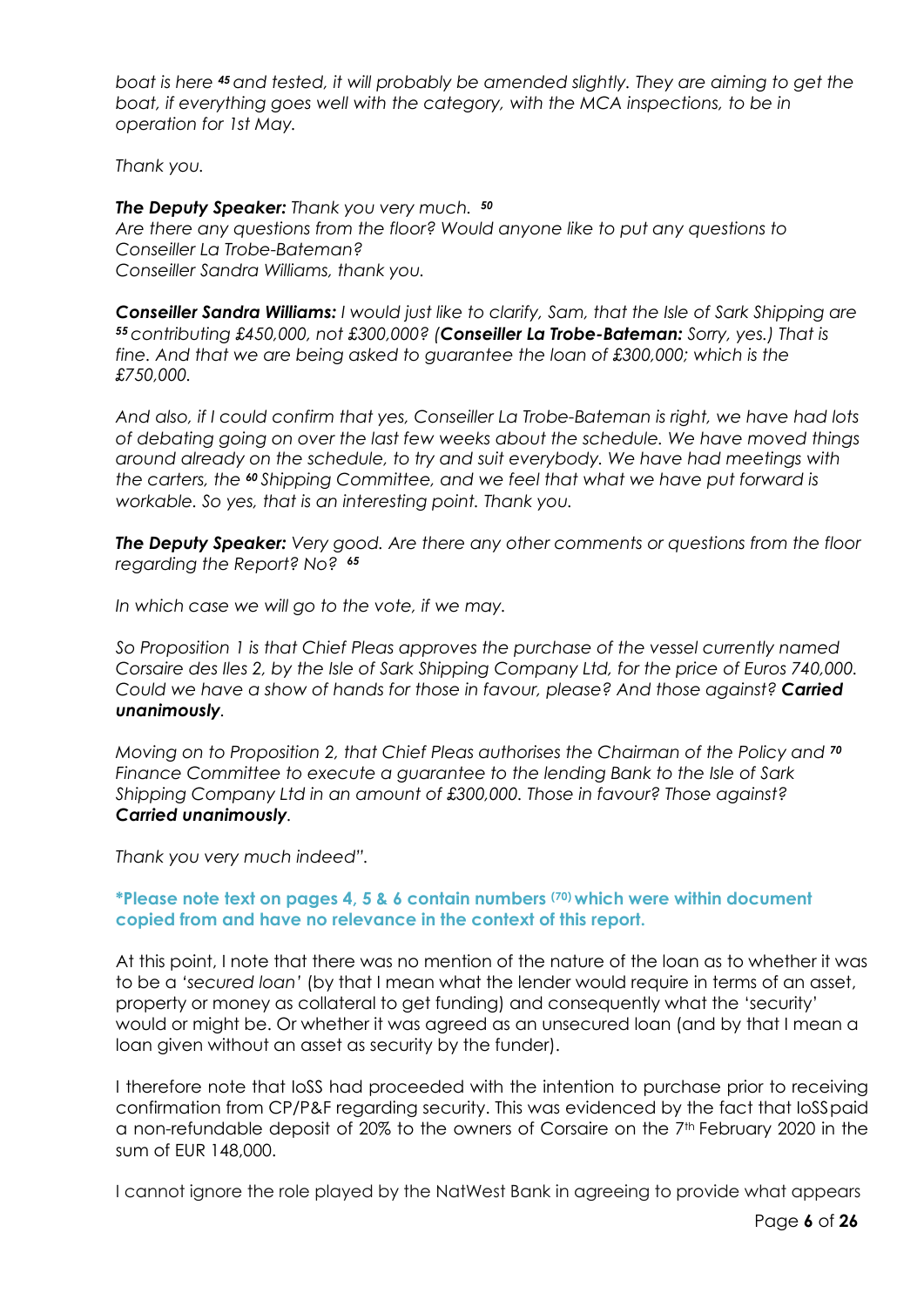from the evidence available at the time an *'unsecured loan'* simply on a guarantee from CP who themselves had no security against the assets of IoSS. I would have expected the Bank to have undertaken reasonable steps to have established the assets and liabilities in the short-term control of CP, as CP in the event of the financial failure of IoSS and its inability to repay the loan would quite possibly be due to the same economic cause that would impact on the revenue income that CP relied on. Noting that CP did not and could notbe expected to hold a significant percentage of annual revenue in reserve. I address this in more detail in the next section (Terms of Reference: 3).

# **Timeline (in brief) Ref: Purchase of MV Corsaire Des Iles**

| 3rd February 2020  | Email to YM giving deadline given for purchase confirmation.                                                                                                                                                          |
|--------------------|-----------------------------------------------------------------------------------------------------------------------------------------------------------------------------------------------------------------------|
| 19th February 2020 | CP agree loan and purchase deposit paid.                                                                                                                                                                              |
| 19th March 2020    | Full amount paid into Brokers escrow account (travellers into the<br>Bailiwick need to self-isolate for 14 days. Decision taken to<br>undertake purchase remotely.                                                    |
| 23rd March 2020    | Sale process begins - due to extension of French and Bailiwick<br>lockdown rather than taking one day to complete the process<br>extends (although non-reversible) and we finally get papers back<br>31st March 2020. |
| 24th March 2020    | Guernsey announce lockdown, Sark close borders. Initially for a<br>two week period.                                                                                                                                   |
|                    | Lockdown extended for a further 14 days.                                                                                                                                                                              |

I note that in early February 2020, IoSS were given a deadline by the broker Atlantic Marine Services S.A.S for the completion of the purchase/sale of the Corsaire des Iles.

I have copied for ease of reference the email below from:

*"Atlantic Marine Services [\[mailto:snp@atlantic-marine-services.fr\]](mailto:snp@atlantic-marine-services.fr) (sent: 03 February 2020 14:33) to: Yan Milner Subject: CORSAIRE DES ILES II. Reference Sale contract*

*Atlantic Marine Services S.A.S. 3rd February 2020*

*Hi Yan,*

*Following our various exchanges from last September 2019, including sale negotiation, inspection afloat and in drydock by yourself and 2 other surveys carried by David Shaw & Derek Levy etc.. it is time to declare and confirm your purchase of the CORSAIRE DES ILES II without any subject or issue.*

*We have drafted a Memorandum of Agreement here attached including Buyers obligation to declare or not the final decision as regards to the purchase of CDI II within Thursday 6th Feb, 4pm French time and deposit to be lodged without delay.*

*As time is running and Sellers have taken delivery of 2 NB & do not intend to run the CDI II for the 2020 season, we would like to avoid any prejudice having the CDI II on Owners arms still during this upcoming season.*

*We thank you in advance for your earliest confirmation & should you have any questions as regards to the contract & addenda, please do not hesitate.*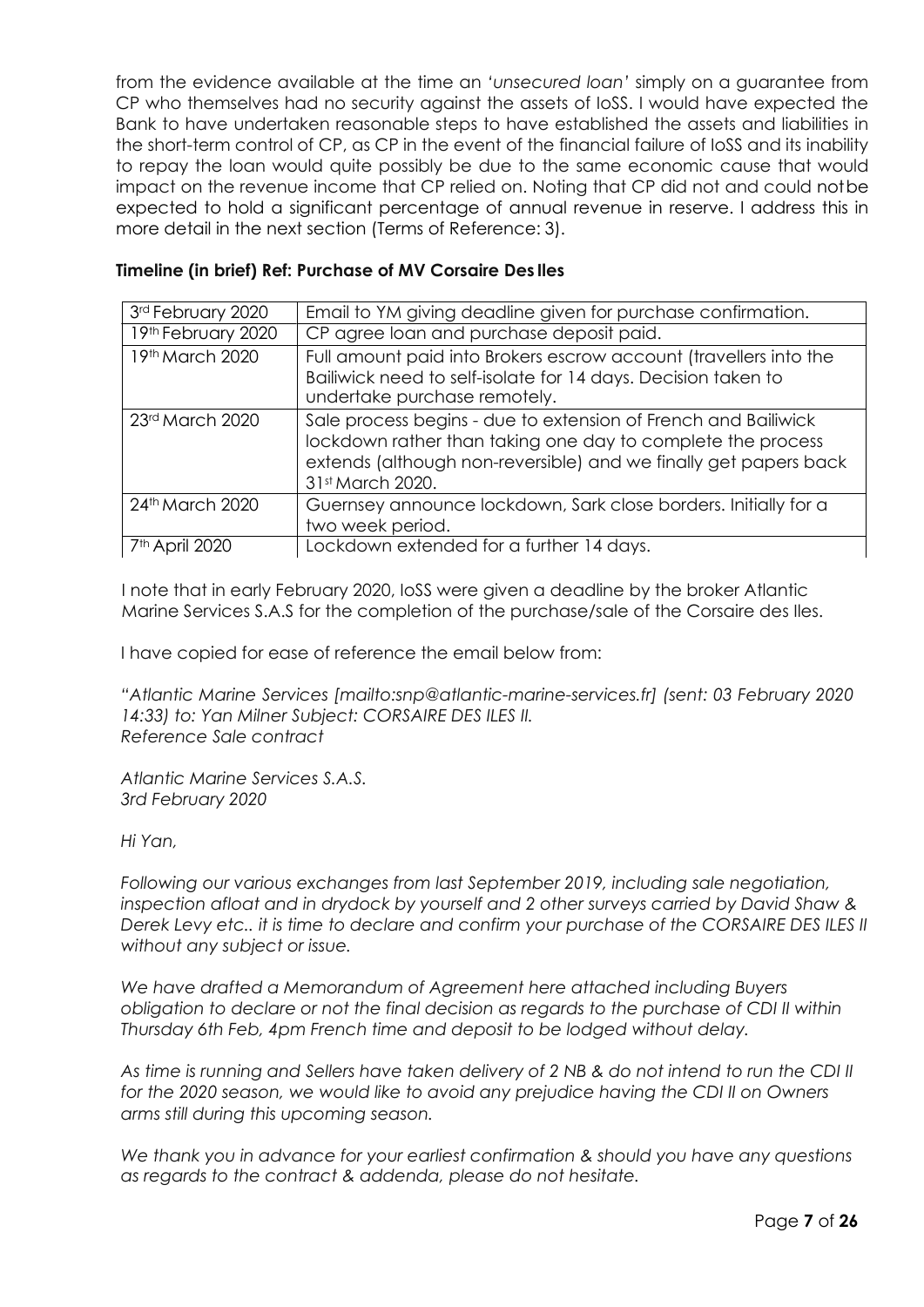*Kind regards,*

*Jessica RIDING Atlantic Marine Services S.A.S."*

I note the MD Yan Milner approached the owners and brokers to move back the delivery date (purchase date) in order to ensure they would have the funds to cover the deposit and the obtain approval for the loan and purchase from CP. I have been advised by CP that they were not aware that the approach to the owners to delay had taken place and if they had been they would have felt reassured that this concern had been addressed.

IoSS discussed delivery dates with both the owners and brokers (Jean-Luc & Erwan), regarding delivery (noted as between the 10<sup>th</sup> and 20<sup>th</sup> February) due to the contracted penalty.

IoSS propose the following solutions:-

- *a).* Delivery the 30th or 31st March 2020 : 20% deposit EUR148,000
- *b).* Delivery the 17th March 2020 : 15% deposit EUR 111,000
- *c).* Delivery the 3rd or 4th March 2020 : 10% deposit EUR 74,000

I note that at the time, Covid-19 and the possibility of disruption to the forthcoming season was considered a risk but as stated by IoSS was *"not seen as a showstopper"* with regard to the purchase in line with the published IoSS strategic objective to build resilience and achieve operating efficiencies.

I have earlier referred to the approval for the purchase of the vessel and the agreement to guarantee the loan which was passed by Sark CP 19th February **(Appendix16)**.

At that time, the agreement to guarantee the loan appeared to be unconditional and there was no mention or request that the loan be secured. However, it was reasonable to expect that a guarantee by CP acting on behalf of the people of Sark of the magnitude of GBP 300,000 would require some security. I believe, the Bank having advanced an extra £50,000 by way of an overdraft facility must have already taken into consideration that the loan would be drawn down and consequently the security taken.

Subsequently the Bank sought a 'Letter of Comfort' (LoC) directly from the Sark Treasure. The effect of the LoC was to convert a guarantee of a secured loan for 50% of the purchase price of an asset into a guarantee for a loan to finance IoSS general expenditure. A financial review at the time carried out by CP ruled out the possibility of CP being able to agree to the LoC, (I note the Loan was not drawn down).

All would have been well had the Bank taken the security over the Corsaire des Iles. As it was the Bank could not take the security as the vessel was not on the UK register. The Corsaire des Isle remaining in France and not able to be 'reflagged' for UK waters added a significant complication.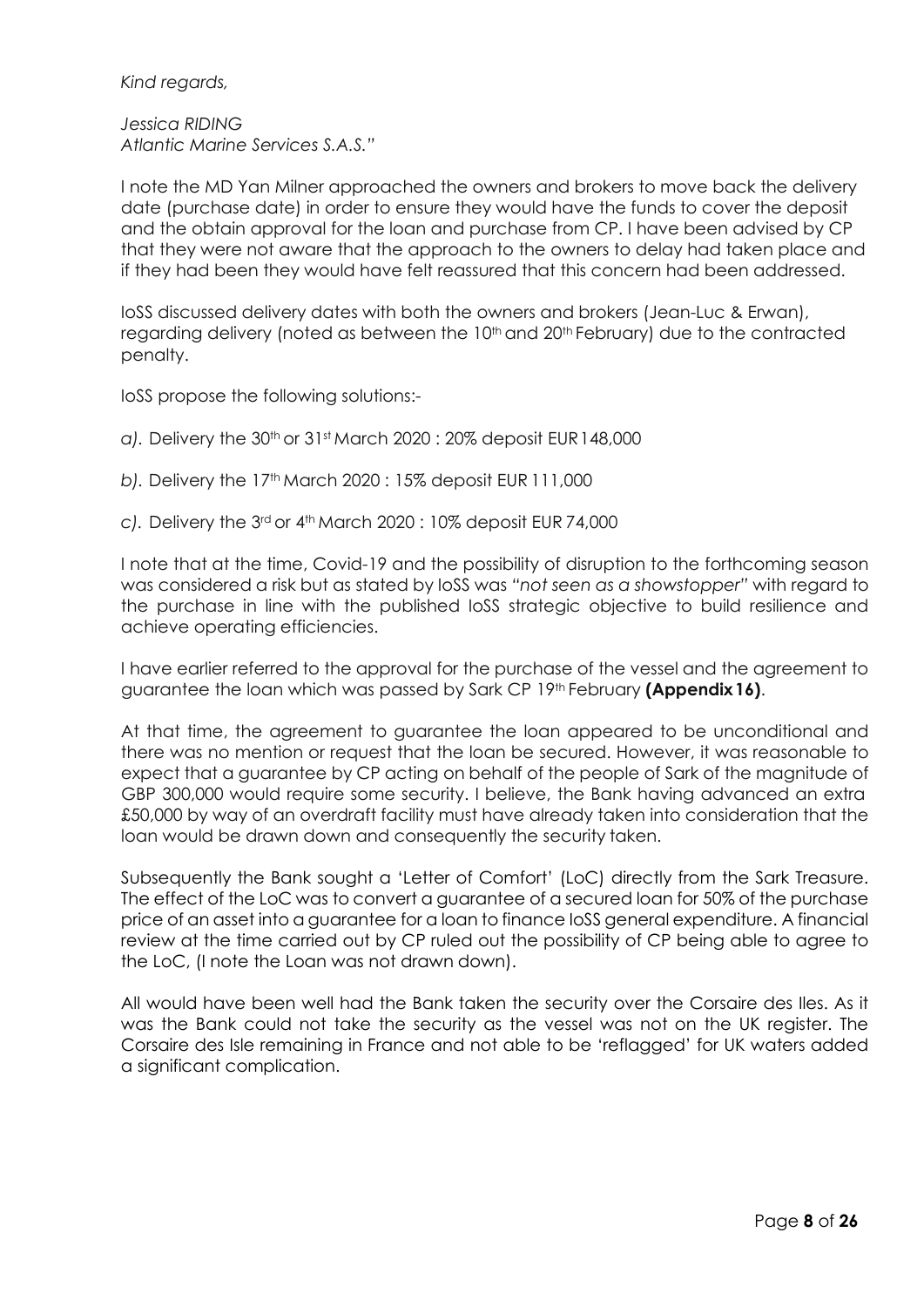Deposit of EUR 148,000 was paid into Atlantique Marine services escrow account. In addition IoSS had by that time spent in excess of GBP 10,000 on surveys travel etc.

The purchase was progressing and I note that arrangements were put in place for a crew to travel to St Malo on the 22<sup>nd</sup> March 2020 to complete the sale and collect the vessel. The balance of the funds was transferred by IoSS to Atlantique Marine on the 19th March in the sum of EUR 592,000.

It is in my opinion a coincidence that on the 19th of March the States of Guernsey announced that all travellers entering the Bailiwick would be subject to 14 days self-isolation and at approximately the same time France announced, *'lock down*'.

### See extract below:

*"The first case in the Bailiwick was confirmed on 9th March, after which the CCA enacted the Emergency Powers (Coronavirus) (Bailiwick of Guernsey) Regulations 2020, coming into effect on 18th March: the first of a number of emergency powers regulations introduced in the States of Guernsey's response to the pandemic. The statutory instrument enables the Medical Officer of Health to implement emergency measures enforceable by law, the first of which mandated that anyone arriving in the Bailiwick from anywhere selfisolate for 14 days upon arrival from midnight on 19th March".*

Following the confirmation of a case resulting from on-island transmission on 24<sup>th</sup> March, the States of Guernsey announced in a live broadcast that it was implementing a 'lockdown' for an initial period of two weeks from 00:01 on 25<sup>th</sup> March, whereby restrictions would be placed on people's freedom of movement, enforceable under the statutory instrument, the Emergency Powers (Coronavirus) (Control of Events, Gatherings and Meetings) (Bailiwick of Guernsey) Regulations, 2020.

Sark also closed its borders on midnight 24<sup>th</sup>/25<sup>th</sup> March.

I have examined the decision of IoSS to proceed with the purchase of the Corsaire in the context of the emerging situation at the time. What I consider is and was important, did the IoSS Board of Directors have sufficient knowledge and guidance from their Executive Directors and did they give due consideration to the material facts and available evidence in the circumstance prior to deciding to proceed with the purchase?

The IoSS Board in their review of the financial position of their Company would I do not doubt taken into detailed consideration the availability of finance to not only secure the purchase of the new Vessel but also the ongoing expenditure required to run the Company including the liabilities to creditors. It was undoubtedly a difficult time.

I refer to the response below received from the Managing Director (March 2020) on behalf of the Board of Directors:

- \* *We needed the new vessel to take the Company forward in the future.*
- \* *All indications were, from information we were receiving was that the lockdowns etc. would be short term rather than extended (cruise ships we deal with were still keeping bookings live for April and May).*
- \* *We had contacted Atlantique Marine Services and been assured that in the worst case scenario it was likely we could re-sell the vessel back into the French market.*
- Also in the assumption that there would not be a problem with the agreed loan the *financial situation for the Company would not be catastrophic.*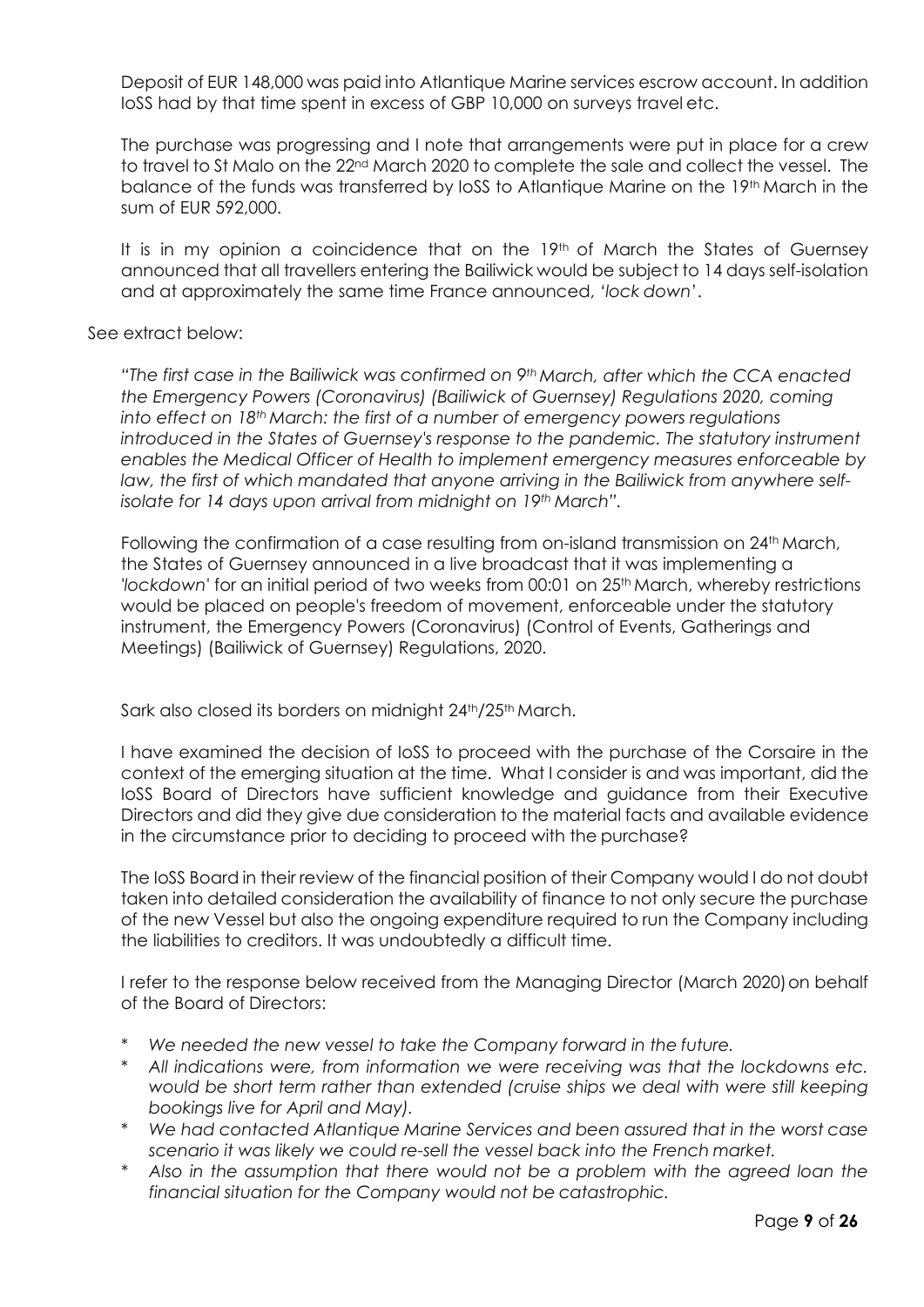\* *At this stage (mid/late March) we had a firm buyer for the Bon Marin and two interested buyers for the Sark Belle.*

My conclusion is that on the evidence before me if they had pulled out of the Purchase Agreement in late March (before the 24<sup>th</sup>) IoSS would have lost the EUR 148,000 deposit and the costs incurred in surveys etc.

It is evident that the IoSS Board were mindful that when things did 'open up again' (even if it was, after an extended period), the longer-term cost savings and efficiencies would be essential for long term viability and sustainability. As demonstrated in their strategic Business Case (**Appendix 21**).

A material event occurred on the 7th April when The States of Guernsey (CCA) announced an extension to the lockdown from the 8<sup>th</sup> of April for a 14-day period, reference extract below:

*"The States of Guernsey can confirm 'lock down' restrictions will remain in place, following a 14-day review. The only change to the current restrictions is that non-essential retailers will be permitted to carry out home deliveries, provided this is done in line with guidance to mitigate the risk of spreading the coronavirus. This change will come into effect at 00.01 Wednesday 8th April. The restrictions will be kept under review. Due to the late hour of this direction, it is acknowledged that Islanders will need to complete vital actions in regard to safety, security and contractual obligations i.e. properly securing building sites to make safe for a minimum 2-week period, securing and locking of vulnerable property equipment, Islanders going through the house move on the day of exchange i.e. contracts have been signed, furniture is in transit to new home and the legal obligation to vacate".*

Changes were made to restrictions on businesses, taking effect from midnight on 8th April, to allow non-essential retailers to carry out home deliveries, providing strict social distancing and hygiene measures are followed and no more than two employees are on the premises. These changes were recognised as phase one of the phased lockdown exit strategy announced ten days later.

It is with the benefit of hindsight that I can reflect on the decision making process and with a review of the most recent IoSS Financial Report that the IoSS Board decision had proved to be for the better.

Reference from a Report prepared by the MD of IoSS:

*"As things have turned out we are now in a position where we have the new vessel (paid for in full) due to be collected from St Malo 4<sup>th</sup> November. At the end of September our balance against forecast was +£122,413 against a forecast of -£219,982. And as of today we have over £50K in the Bank and have not drawn down on the loan".*

The Report also includes reference to the 'pay roll' support from the States of Guernsey, the proceeds from the sale of the Bon Marin and support from CP (circa £35,000).

I have also referred to the June paper titled: '*IOSS objectives, schedule and the impact on the financial forecast'*. The information demonstrated in my opinion that a proper process had been undertaken to establish the key issues identified as lifeline cargo, passenger revenues and financial viability/sustainability **(Appendix 18)**.

The question had been raised as to whether the payment of the non-refundable deposit was good practice in the circumstance. I have formed the opinion that IoSS had little or no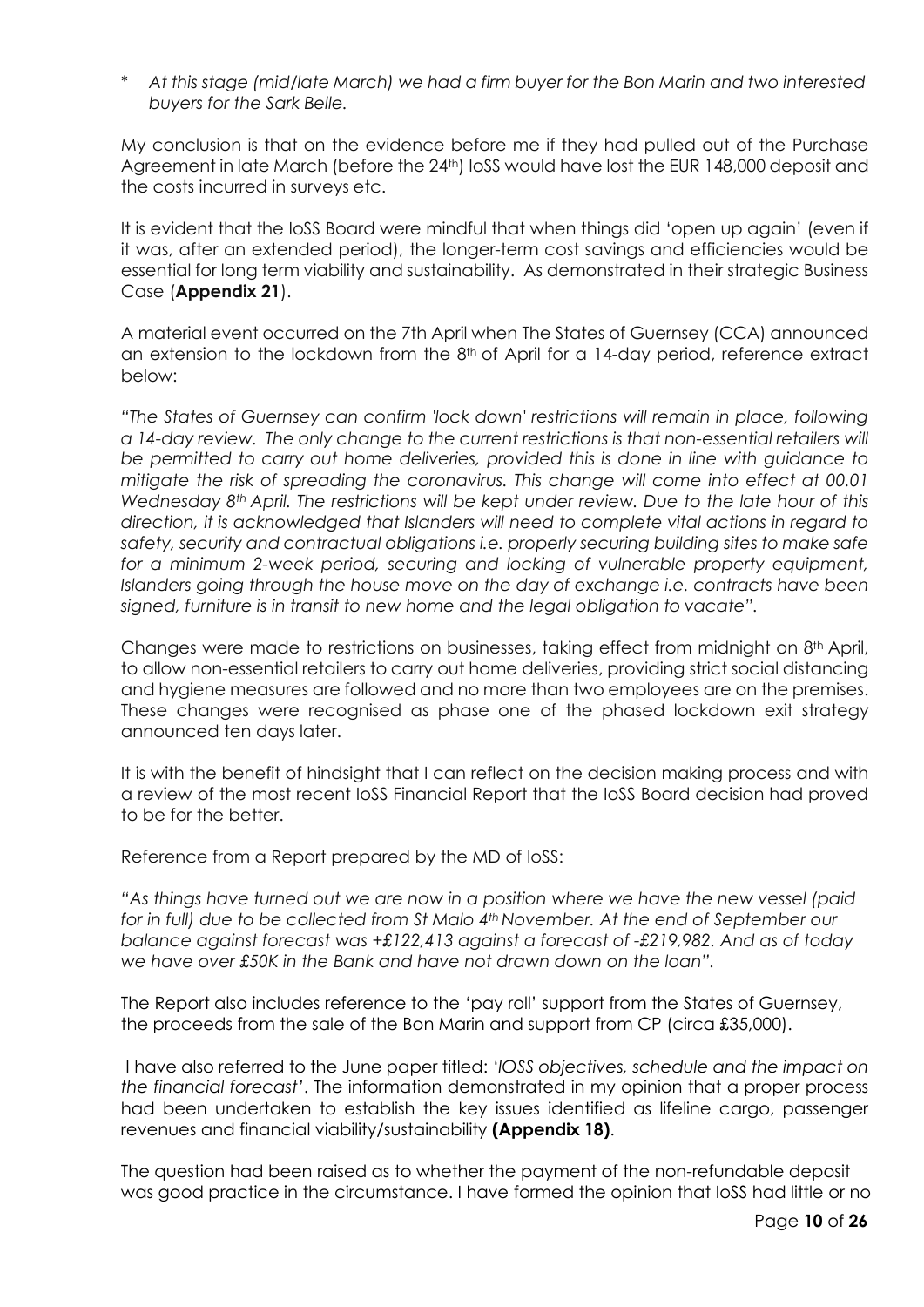alternative but to secure their chosen vessel by paying the 20% (non-refundable) deposit on the 7<sup>th</sup> February with an assumed delivery at the end of March if they were to maintain and improve the resilience and increase capacity as required in the Service Level Agreement. The extent of the effect of the pandemic on operating revenue at that time was not reasonably predictable. However, they had a responsibility to consult with CP and P&R a matter I comment on in more detail later in this Report and particularly at the time due to what CP perceived to be a significant threat to sustainability due to the nonavailability of the Sark Venture as essential works had been suspended.

I note IoSS had reported on the increasing cost of operation and maintenance of the Sark Belle and extensive searches had not found a comparative vessel at an affordable price. The option of building a new vessel had earlier been abandoned, which was fortunate in the circumstance.

The decision and consequential actions taken by the Board of IoSS must be considered in the context of their business case which was presented to P&F with two propositions entitled *'Agreement to Purchase and Loan Guarantee for Isle of Sark Replacement Passenger Vessel Corsaire des Isles 2, dated 7th February 2020'* **(Appendix 1)**.

There are two specific points that I have paid particular attention to, firstly it is stated that *'The Bank require the Chief Pleas undertakes to guarantee this amount' (GBP 300,000).*

The second is the urgency and I quote *"with the impending visitor season the replacement vessel is essential to maintain the service to the Island" (the business case wasattached).*

Having read this, I therefore concluded from the information available at the time that as stated the IoSS Board had allocated the sum of GBP 450,000 from the company cash reserves (as demonstrated in their accounts) and that they had agreed to repay the Bank loan of GBP 300,000 from operating profits once the vessel had come into service.

This I believe is a reasonable assumption and an assumption on which CP received the authority to instruct P&F to proceed.

Finally on this point, and noting that the Bon Marin had been decommissioned and that the earlier decision to purchase the MV Star Riveria had been abandoned the Board of IoSS were reasonable to take the action they did in order to comply with the SLA and be able to maintain what can be considered an essential service. However, I repeat my concern that P&F and CP should have been better informed by IoSS in the lead up to the decision making to proceed with the completion of the purchase. P&R acted correctly in their response to IoSS that they did not have authority to support the required loan without the approval of CP. I comment in more detail later in this Report. I do not believe CP were aware of the purchase using in effect virtually all available funds plus the £50,000 agreed overdraft facility. It appears it became apparent to CP when the Bank request theLoC.

Both CP and IoSS demonstrated that in the circumstance they acted reasonably and promptly on the information available.

In my opinion the question of whether the parties acted diligently is a matter of conjecture as it would be reasonable on review of the available financial information to, in my opinion seek a meeting between representatives of all parties, CP, P&F and loSS earlier than the 17th of April 2020 when a 'teleconference' was held. Present were:

Representatives from Sark: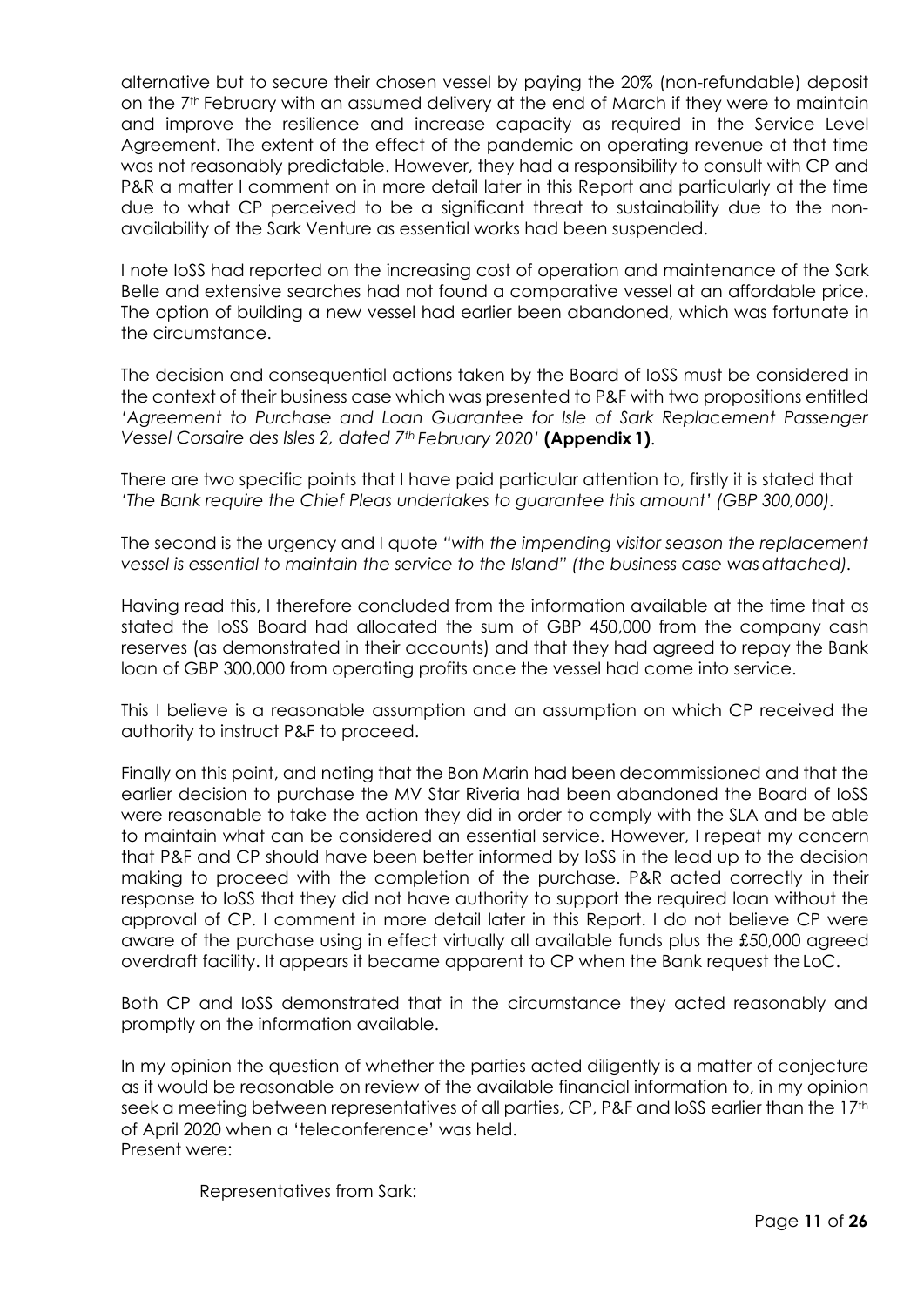Sam La Trobe-Bateman (SLTB) Chairman William Raymond (WR) John Guille (JG), *Deputy Chairman*  Amanda de Carteret (AdeC), Simon Couldridge (SC), Phil Long (PL) Sarah Hudson (SH), *Treasurer, ex officio* Zannette Bougourd (ZB), *Chief Secretary, ex officio* Emma Fawson (EF), *Committee Support Officer*

IOSS representatives:

Peter Gill (PG) Paul Burnard (PB) Yan Milner (YM) Andy Cook (AC) Mark Dunster (MD) Richard Graham (RG)

What is evident was that following the CP Meeting on the19th February the Chief Secretary to CP with Conseiller Sam la Trobe-Bateman did act diligently on the 20th February in seeking the advice of the Crown Advocate, Anthony Ellis regarding the purchase of the Corsaire des Iles before the Bank had released the further loan requested by IoSS.

The email from Natwest stated:

Following on from my (Natwest and IoSS) meeting with Yan and Paul, I have been asked to get in contact with you *in regards to the Chief Pleas Guarantee for the Isle of Sark Shipping Company.*

*Firstly, there are two possible routes that can be taken, this is based upon whether The Chief Pleas opts to take legal advice or whether they decide to waive legal advice.*

#### •*1) If Legal Advice is taken -*

*1) we will require a form completed which confirms the follows;*

- *- Name of Partner/solicitor*
- *- Name of Firm*

*- Address*

*- Signed by Chief Pleas representative*

*2) The Bank will arrange for details to be sent across to your solicitor and they will advise theguarantor of their entitlement to details of Isle of Sark Shipping Company's Obligations.*

### • *2) If Legal Advice is waived -*

*1) We will require a 'Waiver of Legal Advice' form signed by Chief Pleas representative and witnessedby a bank employee*

*2) Requirement for a Chief Pleas representative to meet with a bank employee in order for us to make the guarantor aware of their entitlement to details of Isle of Sark Shipping Company'sobligations. 3) Chief Pleas representative to read and sign Guarantee document which must also be witnessed by a bank employee*

*If this option is taken, the bank will also require confirmation of The Chief Please entering into this guarantee & confirmation of who the representative is that will sign the guarantee and that they are empowered to do so - (in the form of minutes meeting)*

On the 16th April ZB & WR sought further advice from the Law Officers regarding the proposed letter of comfort: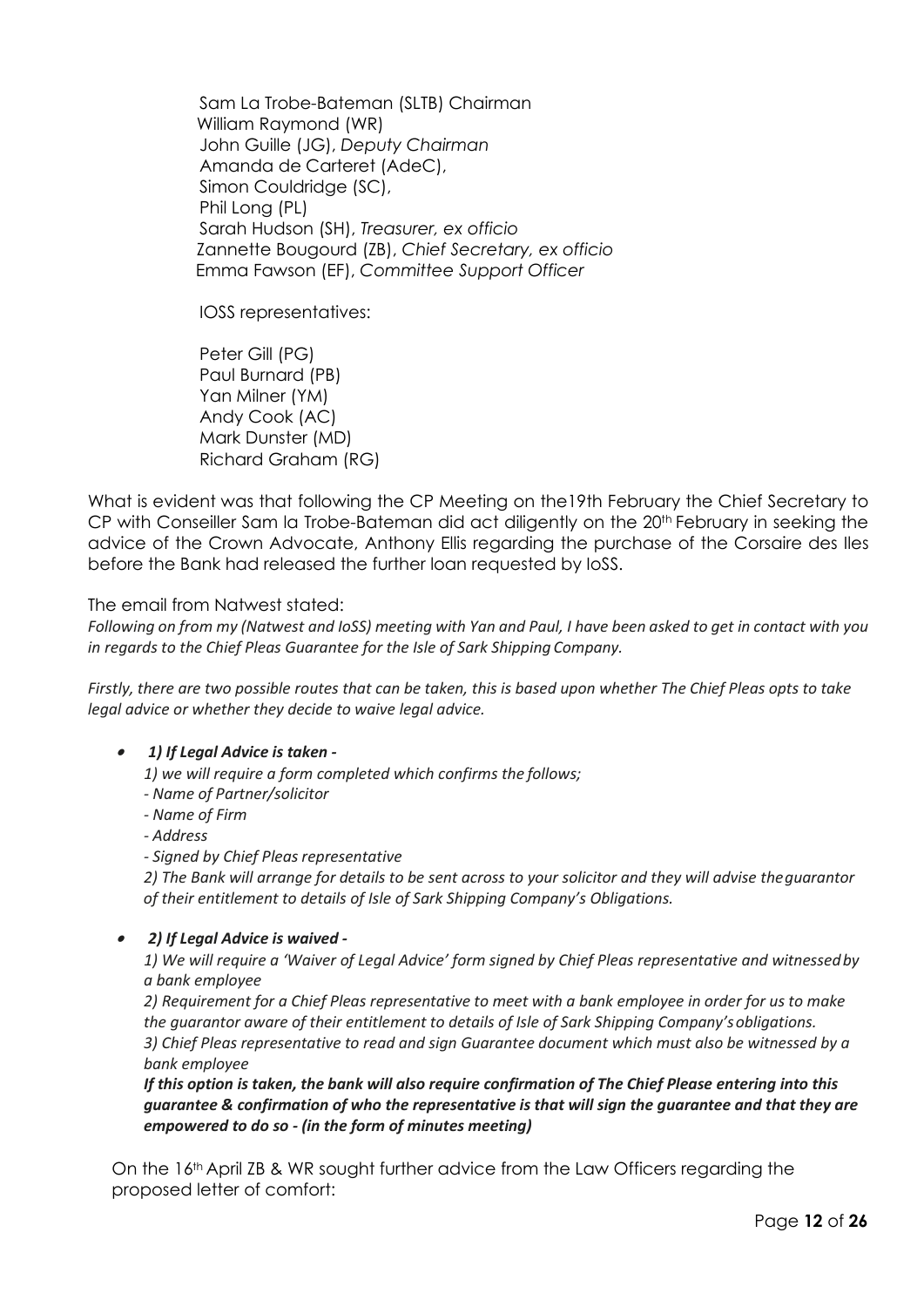**From:** Ellis, Antony [<Antony.Ellis@gov.gg>](mailto:Antony.Ellis@gov.gg) **Sent:** 16 April 2020 17:41 **To:** Chief Secretary Zannette Bougourd [<zannette.bougourd@sarkgov.co.uk>](mailto:zannette.bougourd@sarkgov.co.uk); Conseiller William Raymond [<william.raymond@sarkgov.co.uk>](mailto:william.raymond@sarkgov.co.uk) **Subject:** Confidential & Legally Privileged [LOC-WORK.FID29330] Hi Zannette, Hi William

Thanks for the email Zannette. I have now spoken to both of you on this topic and respond as requested.

I am focussing principally on the constitutional / legal aspect in relation to the (ir)regularity of signing a letter of comfort in favour of the bank (LoC) [such as the draft that you emailed to me] in the context of the existing authority given by Chief Pleas to enter into a Guarantee in favour of the bank [, such authority given in Item 2 Proposition 2 which was passed by Chief Pleas in February 2020].

### **Executive Summary**

It may not be sufficiently defensible for the Chairman of the Policy and Finance Committee (nor any other representative on behalf of Chief Pleas of Sark) to execute any document relating to IoSS (of the nature of the LoC) other than the Guarantee (already executed I understand on 6 April 2020) without first obtaining specific, express, fresh authority from the Chief Pleas for that purpose.

As such, there is a risk if any person purported to enter into the LoC on behalf of Chief Pleas that this would be outside of the scope of Proposition 2 and could therefore potentially expose the signatory (and others involved in any decision to sign the LoC) to sanction or other adverse measures or proceedings being taken against them, or even potentially render the LoC invalid for being ultra vires.

This issue could be definitively resolved if the Chief Pleas passed a specific Proposition that the LoC do be entered into (or fail to pass such a Proposition in which case, naturally, it would not be executed).

### **A related commercial / timing observation**

Although not a legal issue, as I was involved in the team that put in place the Guernsey Disruption Loan Guarantee Scheme, as discussed, it does occur to me that if and to the extent that the IoSS would or might be eligible to apply and receive a loan under the same, then that would seem a logical avenue to exhaust first. The GDLGS was established for the precise purpose of being available to eligible businesses adversely affected by the pandemic. My understanding is that the IoSS cashflow issue is directly referable to the pandemic.

Proceeding by means of the GDLGS could be a more expeditious route to addressing IoSS's cashflow requirements [and incidentally perhaps present less risk to the Sark public purse (as I understand that this lending is guaranteed by States of Guernsey and I am not aware of any mechanism to recoup from any of Bailiwick Government)].

I seem to recall that the GDLGS is only for New Lending and not to replace existing lending. I presume from what you say that this is a new (and unexpected) lending requirement and for this reason also it would not be wise to inadvertently conflate the vessel purchase finance with cashflow issues occasioned by the pandemic.

I hope that this email chimes with what we discussed.

If you have any further queries or comments then please let me know.

**Thanks** 

Kind regards

Antony Ellis Crown Advocate

In my opinion it was late in the day for the NatWest Bank to seek a retrospective *'letter of comfort'* from CP. I consider it to have been naïve on the part of the NatWest Bank that P&F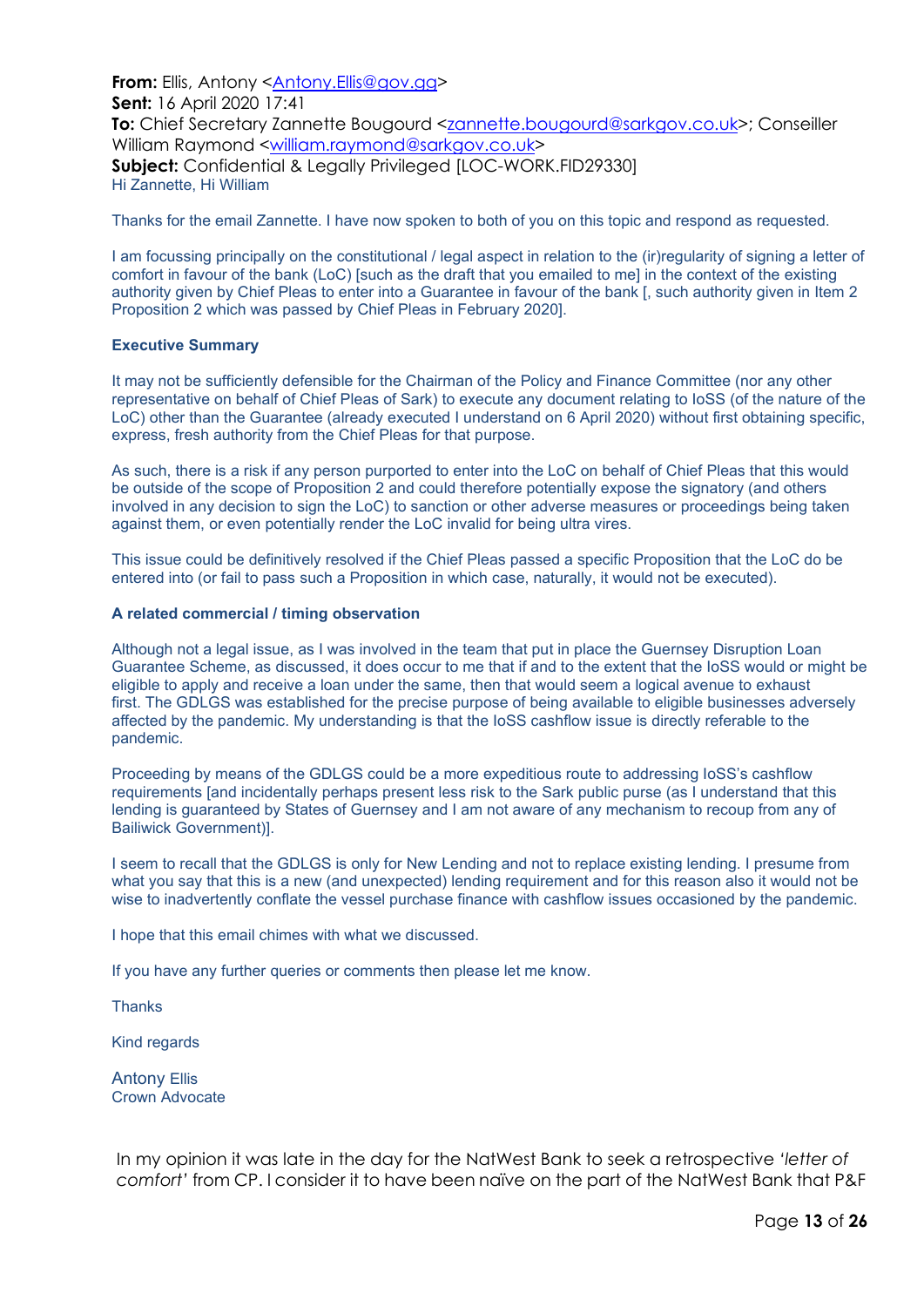could simply have issued a *'letter of comfort'* in the circumstance. Bearing in mind the effects of Covid-19 on both the revenue income of IoSS and the predictable drop in revenue available to the Isle of Sark. Notwithstanding the additional costs involved in managing the pandemic.

Put simply, P&F and CP could not reasonably be expected to sign a *'letter of comfort'*  presented by the Bank in the context of the existing authority given to CP (by the people of Sark) to enter into a guarantee in favour of the Bank as authorised in item 2, Proposition 2 which was passed by CP in February 2020.

Furthermore, the advice given by the Crown Advocate was precise and clear. Withoutfirst publishing a request at an Extraordinary Public Meeting of CP and then seeking a majority approval noting that individual members of CP could have been personally liable.

CP had no alternative in the circumstance but to seek further approval from the people of Sark.

It is interesting to note with reference to *'Corsaire Purchase Update 31st January 2020'* **(Appendix 4)** I quote:-

*"The Bank have confirmed that we will be able to take the loan for £300k and confirmed that the money guaranteed will not be ring fenced in the Sark finances. We expect to have the Heads of Terms by the end of the first week of February".*

*I also note and I quote "the initial reports from both Surveyors are encouraging and no major issues have been highlighted. The Bank have also undertaken a condition and valuation survey that can/will be used against any loan".*

I consider that IoSS was acting responsibly and I again quote from the *'Corsaire Purchase Update 31st January 2020'* where it explains its actions at that time as follows:-

*"Before taking any further steps we will be waiting for the Surveyors full reports. Once the reports have been assessed and the company is confident that the vessel could be put into operation and that any finance required obtained the company will apply to P&F for permission to spend the money for the purchase and apply for any approval required from CP for guarantee against any Bank loan"* (all part of **Appendix 4**)

CP and P&F had an absolutely fundamental duty to protect the finances of the Island of Sark and the purchase of the new vessel was a substantial transaction. It was evident that CP felt that they were excluded from the acquisition process and in their words felt they were "playing catch up". This could have been avoided if 'front line' communication had been maintained.

# *3. In connection with the purchase of the Corsaire des Isles, the timing of the finance provision by the Bank and the Bank's participation in the transaction.*

I note that IoSS paid a deposit of 20% to the owners of Corsaire on the  $7<sup>th</sup>$  February (EUR 148,000) with an anticipated delivery date at the end of March 2020. It later became apparent that this was not achievable due to the inability to *'re-flag*' the vessel.

I can appreciate that CP felt that the Island was placed in jeopardy with reliance on the Sark Belle and the Sark Viking as the Bon Marin had been abandoned as a service vessel. The Sark Venture which had (earlier) been anticipated to be back in service during March 2020 once re-certification by the Maritime and Coastguard Agency (which had been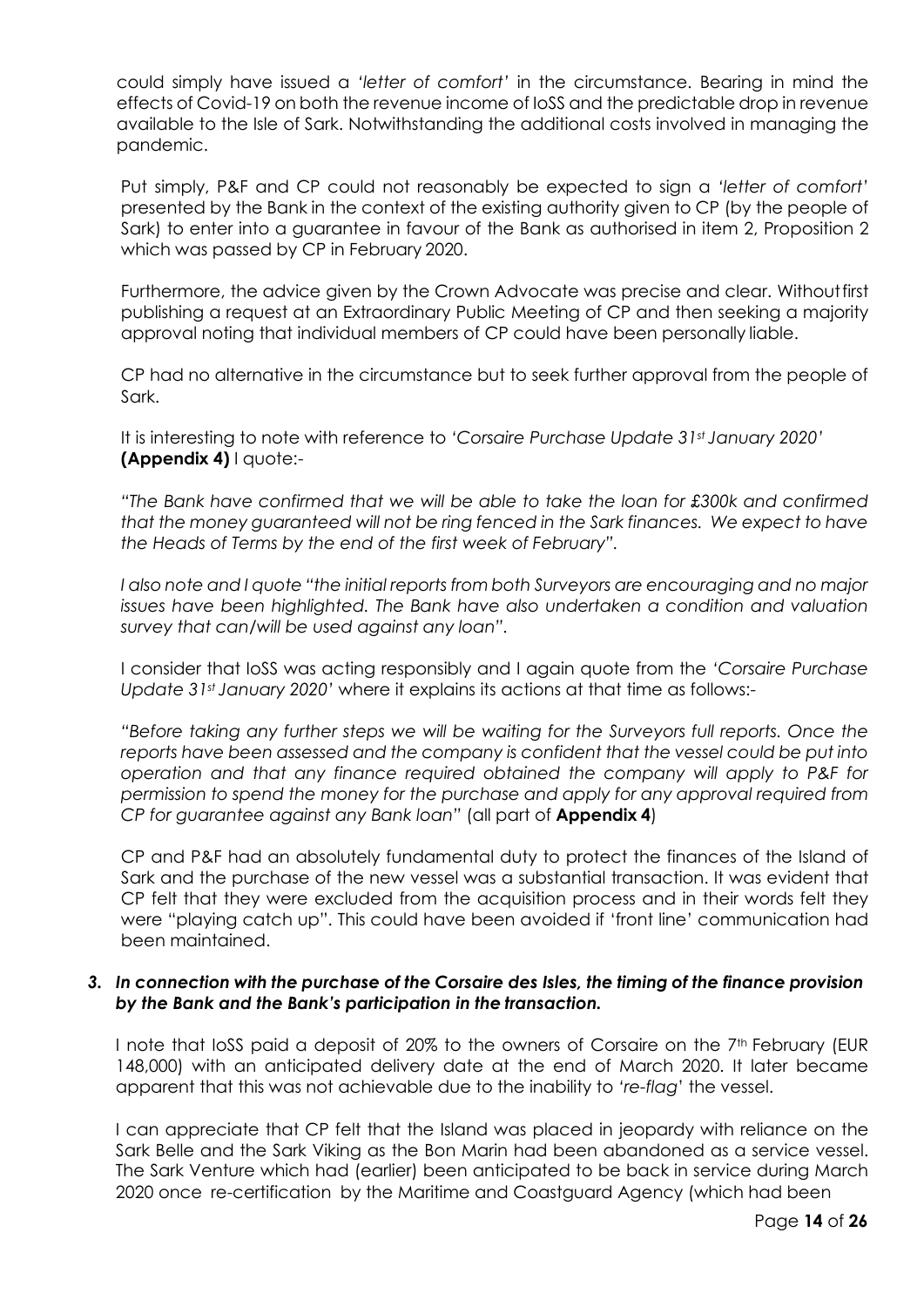booked during the first week of March) had been completed. However, re-certification was delayed beyond the control of IoSS due to national *'lock down'.*

It is important to note that the situation regarding the effects of Covid-19 was evolving and the States of Guernsey ordered at midnight on the 24th March 2020 '*Lock Down'.*

With the benefit of hindsight it is easy to be critical. However, I have reviewed (as stated in Section 2 above) the risk evaluation concerning the potential loss of the deposit. It was not clear whether the owners of the Corsaire had been approached regarding a possible delay to completing the purchase when the French President, Emmanuel Macron announced strict confinement measures on the 17<sup>th</sup> March 2020 and 8<sup>th</sup> April 2020 announced that the *'lock down period'* in France would be extended and on 13th April President Emmanuel Macron extended the 'lock down' for a further month.

Delivery of the Corsaire could not therefore be reasonably expected to occur by the end of March. As a result it was essential if IoSS was to avoid losing the deposit paid on the 7<sup>th</sup> February 2020 in the sum of EUR 148,000 that a finance package be agreed with their Bankers with the support of CP and P&F in the knowledge that there would be a dramatic decline in revenue.

| 23rd January 2020           | Wuhan in lockdown.                                     |
|-----------------------------|--------------------------------------------------------|
| 30th January 2020           | WHO global public health emergency.                    |
| 1st February 2020           | First death outside China.                             |
| 9th February 2020           | Deaths exceed SARS.                                    |
| 26th February 2020          | First death in USA.                                    |
| 8 <sup>th</sup> March 2020  | Italy regional lockdown.                               |
| 13th March 2020             | WHO Europe now centre of pandemic.                     |
| 16th March 2020             | France imposes nationwide lockdown and closes borders. |
| 17 <sup>th</sup> March 2020 | EU ban on non-essential incoming travel.               |

In summary:

**Covid-19 global lockdown timetable**

In order to complete the purchase of the MV Corsaire des Iles, IoSS required a '*secured loan guarantee'* from CP in the amount of £300,000. The loan in principle (as earlier stated without mention of 'security') was agreed by CP on the 19<sup>th</sup> February 2020.

Following advice from St James's Chamber the guarantee documentation was approved and was signed on the 6<sup>th</sup> April 2020.

Understanding the thinking of the IoSS Board with regard the financing of the purchase is critical and I consider was a legitimate major concern for CP and P&F. In summary, IoSS proceeded with the purchase without communicating their intentions with CP and P&F and prior to receiving the loan guarantee paperwork, in the knowledge of the Covid-19 lockdown in France. Having extended the agreed overdraft facility by a further GBP 50,000 they did In simple terms spend their companies reserves, including, (it would appear from what I have seen) the employees funds being held to pay income tax and social security.

I have tried to understand the position that CP were in during the emerging financial situation in early-April 2020.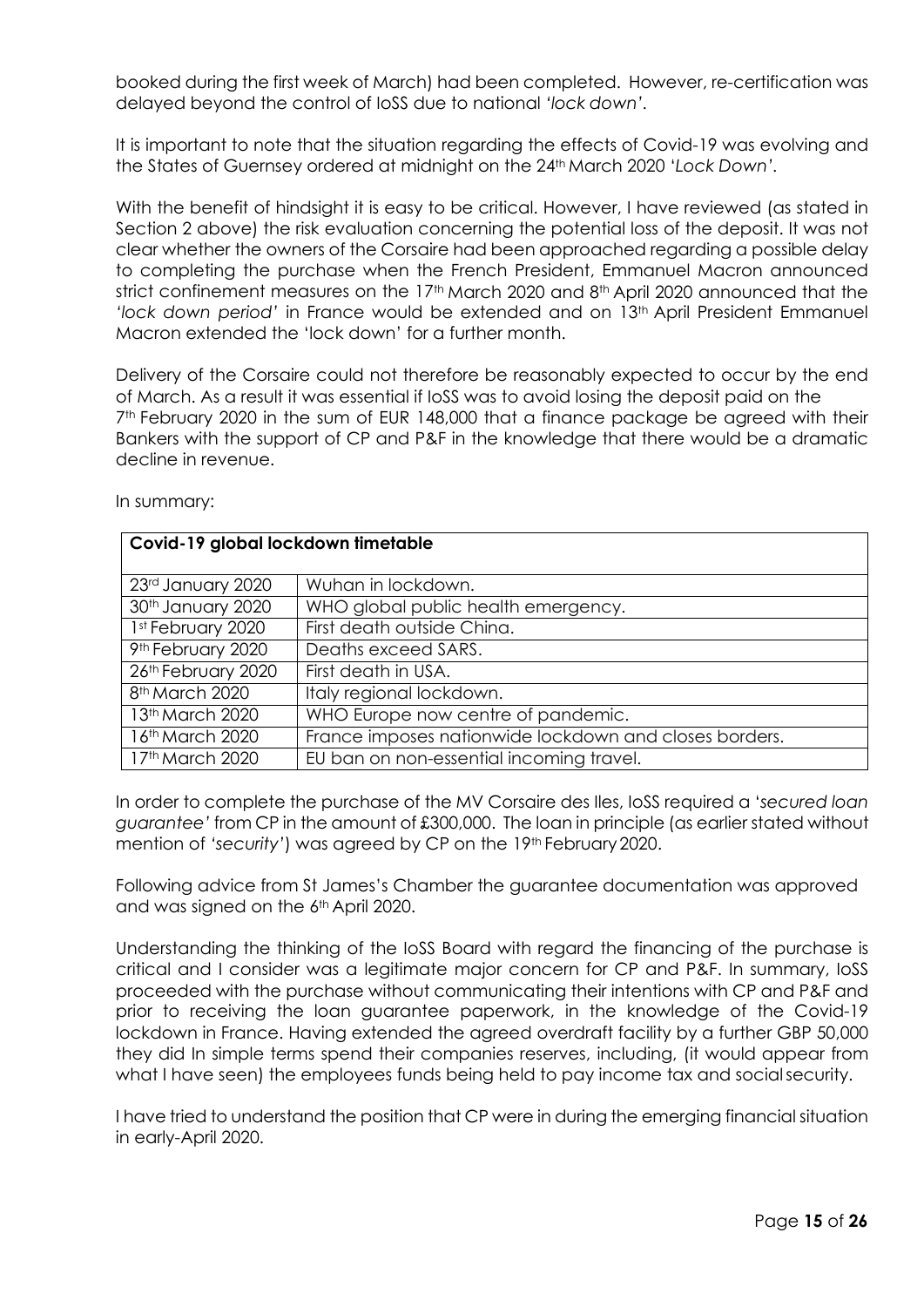Conseiller William Raymond received on the 17th April 2020 (also issued to all Ioss Directors) a copy of an email from IoSS to their Bank ref: Request Funding under States Loan Guarantee Scheme **(Appendix 3).** It appears from what I have reviewed that this was the first time that CP were fully aware of how serious the financial situation was. CP suggested having reviewed the IoSS Financials (a snap shot view at the time as the March accounts had not yet been published) that action needed to be taken. In crude terms the IoSS Bank account was showing 'empty'. CP sought a review of establishment costs with little potential other than redundancies of non-essential staff. I can appreciate the concerns of CP at the time as they were not fully aware of the full extent of the IoSS commitment regarding the purchase of the Corsaire whilst noting that CP was fundamental to the process having on the 6th April confirmed agreement to guarantee the Bank loan of£300,000.

There is some clarification of the situation at the time in the email from the Bank and IoSS dated 20th April 2020 copied to Conseiller Raymond Ref: Permission to speak to Chief Pleas **(Appendix 19)** and the email from IoSS to their Bank dated 22nd April 2020 Ref: IoSS funding **(Appendix 23).**

I can find no evidence in the IoSS exchanges with their Bank that the Bank was aware at the time of negotiations that the vessel had not yet been considered with regard 're-flagging' by the appropriate UK Authority. Which would put CP potentially in jeopardy in terms of recovery of loss (requiring the resale of the vessel IoSS had committed to purchase) in the event of insolvency of IoSS. It should be remembered that CP had a very limited budget with which to 'run' Sark.

IoSS in notifying CP that they may become insolvent and go into administration not only threatened the 'lifeline service' but would put severe pressure on the ability of CP to raise the revenue required to maintain the Island. It is understandable why CP felt they as a Government were under threat and I have not been able to determine why IoSS made the decision when they did or at least not until they had received a response from the Bank which was due in a matter of days.

I believe from what I have seen that CP were not fully aware of the rapidly developing situation until IoSS gave permission to their Bank to speak with Conseillier Raymond and Treasure Sarah Hudson by email dated 17th April 2020. Ref: Permission to Speak to Chief Pleas**. (Appendix 22).**

I have reviewed the letter from CP and the IoSS to NatWest Bank dated the 14th April 2020 **(Appendix 17**) which reads:-

### *"Dear Rafael*

*Please take this letter as confirmation that:*

- *The Bank may rely on the £300k Chief Pleas guarantee dated 06/04/2020 to support the loan evidenced by the facility agreement between IOSS and the Bank dated 18/02/2020, which will be partially drawn (up to £200,000), notwithstanding that the full conditions on which the loan had been agreed have not been able to be completed: which includes but is not limited to the charge over the vessel to be purchased.*
- *It is accepted that the Bank is still to take a charge over the vessel as security and that this will be completed within a reasonable timeframe as soon as practicallypossible.*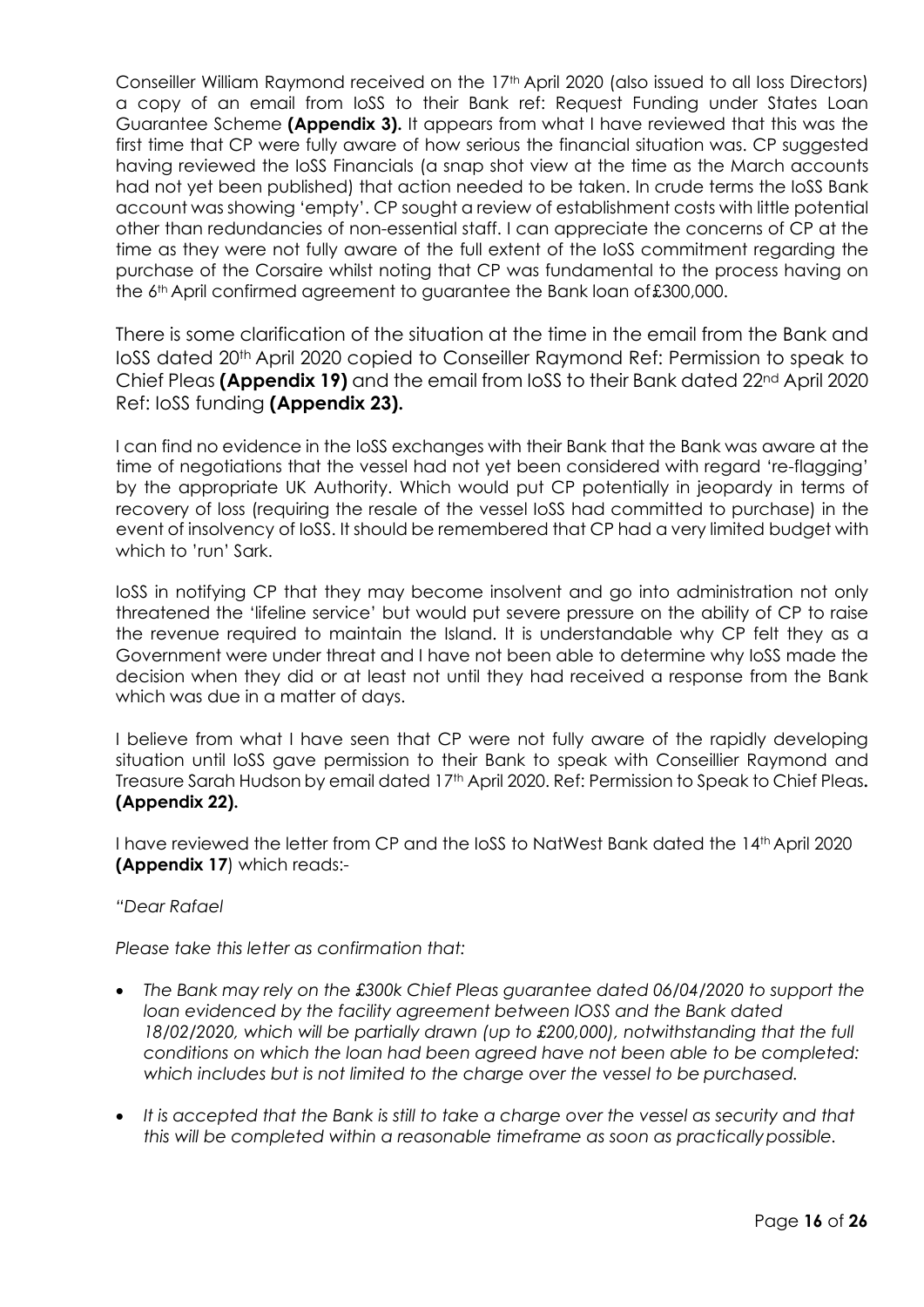• *Chief Pleas also acknowledges that the vessel has already been purchased and that the proposed drawdown of the loan facility is to release funding to the IOSS to support ongoing cashflow requirements It appears on the 24th March 2020 IoSS transfer the full payment to the Marine Agent in France with regard the acquisition of the Corsaire before CP had issued a letter of comfort to the NatWest Bank with regard the required guarantee. The letter above from the Bank lacks detail and I am critical of how the Bank appears to have transacted the business of the Loan in the circumstance and therefore can see why CP is fully justified in their criticism of the process surrounding the Loan Agreement (and the Guarantee Agreement).*

*The Bank's understanding of the situation is clarified in an email "Dear Paul and William" dated 20th April from RBS International (Appendix 19) which in my opinion was late in the day. The email refers to a 'disconnect' between the "Board and Chief Pleas as shareholders" and goes on, "it is very important that a cohesive approach by all to ensure a successful journey ahead".*

For reference I have added the following paragraph to my Summary.

I cannot ignore the role played by the NatWest Bank (noting that they were both the appointed bankers for IoSS and CP) in agreeing to provide what appears from the evidence available at the relevant time an *'unsecured loan'* simply on a guarantee for £300,000 from CP who themselves had no security against the assets of IoSS. I would have expected the Bank to suggest taking alternative security from IoSS as was eventually done. I have to observe that I think that the Bank had much more in the way of information than CP. a comprehensive review to have beenundertaken at the time by the Bank to suggest taking security against alternative assets held by IoSS, as was eventually done. I assume therefore that the Bank had more in theway of information than CP.

Again with hindsight it may have been preferable for CP to have been invited by the IoSS Board to have a closer involvement in the *'loan'* negotiations earlier in the process.

However, I do remain concerned that the NatWest Bank did not set out the requirementfor *'security'* at the very beginning, which would have enabled CP to include for a *'security'*  provision in their initial Proposition to the people of Sark.

# *4.* **The decisions and actions made by Chief Pleas regarding financial guarantees, and variation thereof, including Committee input and recommendations.**

There does not appear to be a specific date or event that led to CP and P&F losing confidence in the management of IoSS, a situation made worse by the quickly emerging issues surrounding the Covid-19 pandemic.

In my opinion it is clear that the concerns expressed by CP were legitimate. As they expressed it "their lifeline service was in jeopardy". This was not just in terms of a perceived failure in the SLA but in relation to the material effect it would have on the Sark community and economy but also in terms of their reputation as a Government. In turn, IoSS were using their best endeavours to provide a robust service that would have resilience and offer the security required by CP, P&F and the community of Sark.

There was a clear breakdown in *'frontline*' communications which evidentially not only added to the mutual lack of confidence but also introduced an element of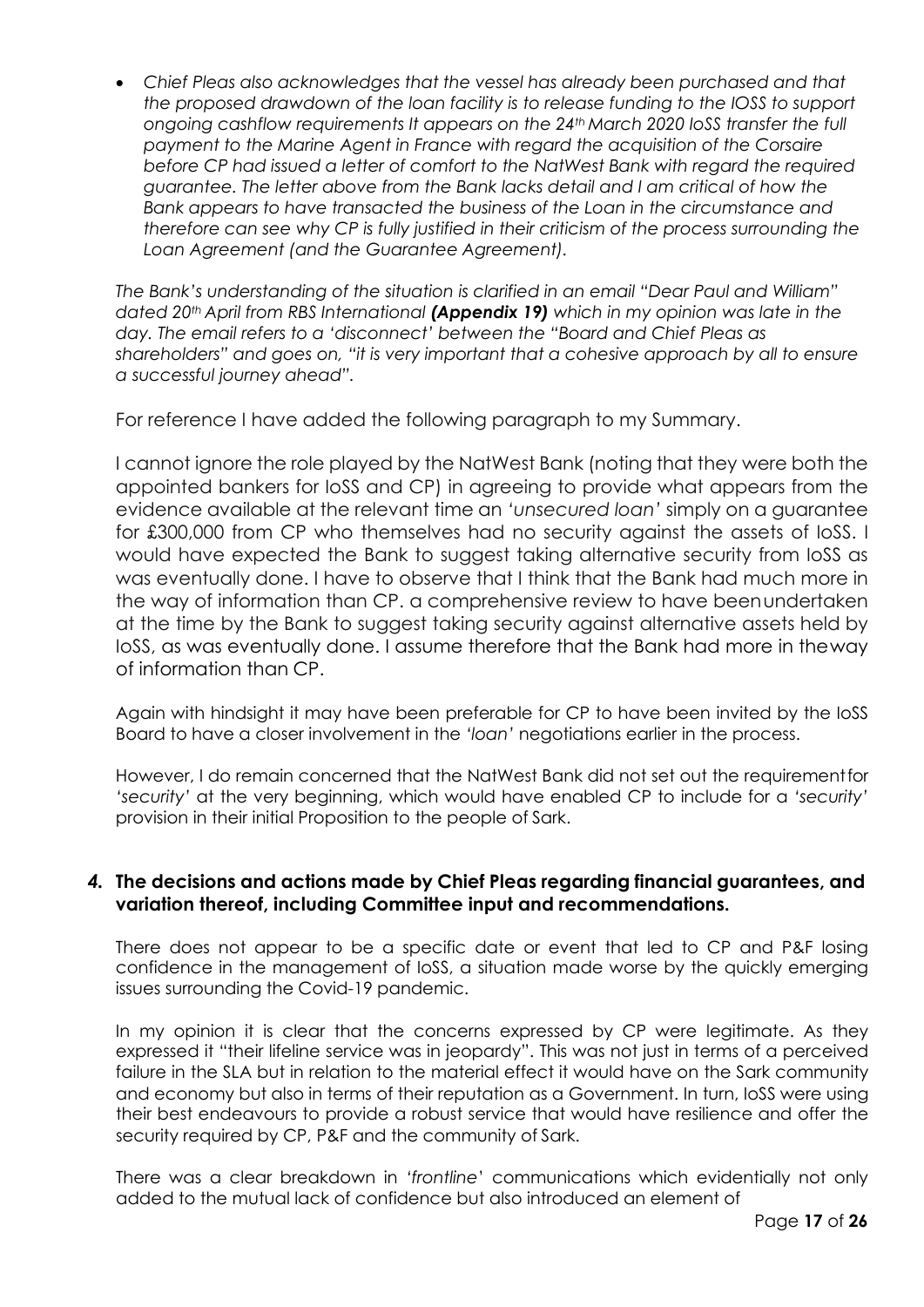misunderstanding of intentions and objectives. This at the time caused CP to challenge the actions of IoSS in the context of the broad range of very serious issues that Sark as a community were facing and could be facing. CP was very much aware of the potential consequences as they carried out their fundamental duty to protect the community of Sark. I cannot fault CP for their endeavour to do the best in the situation.

I am in no doubt that the Board of IoSS was competent in understanding financial matters pertaining to their business.

I understand why CP and P&F formed the opinion that IoSS had failed in part to comply with the MoU and consequently the objectives of the SLA could not be maintained. I also understand that it is simply not practical when managing a shipping service in a difficult and frequently changing set of circumstances to refer to and practice the various requirements set out in the MoU.

The concerns expressed by CP regarding financial guarantees and variations thereof were legitimate. Especially as in my opinion the variation which in effect converted the guarantee from being for CP of 'minimum risk' into potentially a 'major risk' in the context of Sark's limited financial reserves. Therefore, I can see why CP came to the conclusion they did at the time that "in effect the state of the finances of IOSS, placed the entire burden of their finance requirements on CP." As they expressed it "their lifeline service was in jeopardy."

It is apparent there was a breakdown in what I have referred to as 'dispatches from the *front-line*' in a rapidly changing situation which evidentially not only added to the mutual lack of confidence but also introduced an element of misunderstanding of intentions and objectives.

My conclusion on this specific point is that matters although they may not have been solved would have been greatly improved if there had been a robust and reliable line of communication. The situation was in my opinion not helped by the NatWest Bank as stated in the section above. CP acted properly in the circumstance, they sought appropriate advice on the 16th April) from Crown Advocate, Anthony and acted on thatadvice.

### *5. An analysis of the company's financial position as submitted to the Board leading to the notification of impending administration proceedings.*

| Guernsey lockdown timetable re loSS |                                                       |  |
|-------------------------------------|-------------------------------------------------------|--|
| 9th March 2020                      | First case in Guernsey.                               |  |
| 19th March 2020                     | Guernsey imposes 14 day isolation for all travellers. |  |
| 23rd March 2020                     | Last passenger sailing loSS.                          |  |
| 24th March 2020                     | Guernsey enters lockdown.                             |  |
| 29th May 2020                       | First passenger sailing with social distancing.       |  |
| 1st June 2020                       | Passenger sailings resume with timetable.             |  |

*I have included the timetable below for ease of reference.*

As source documents I have referred to the following:

Report prepared by IoSS dated 3rd April 2020. Titled: '*Urgent financial support for the Isle of Sark Shipping Company Limited'*, Prepared by the MD and Financial Director (**Appendix 20**). Purchase Ledger Aged Creditors for ISLE OF SARK SHIPPING COMPANY LTD (Summary) dated 4th May 2020, the Balance Sheet run date 4th May 2020 and the funding requirement as follows: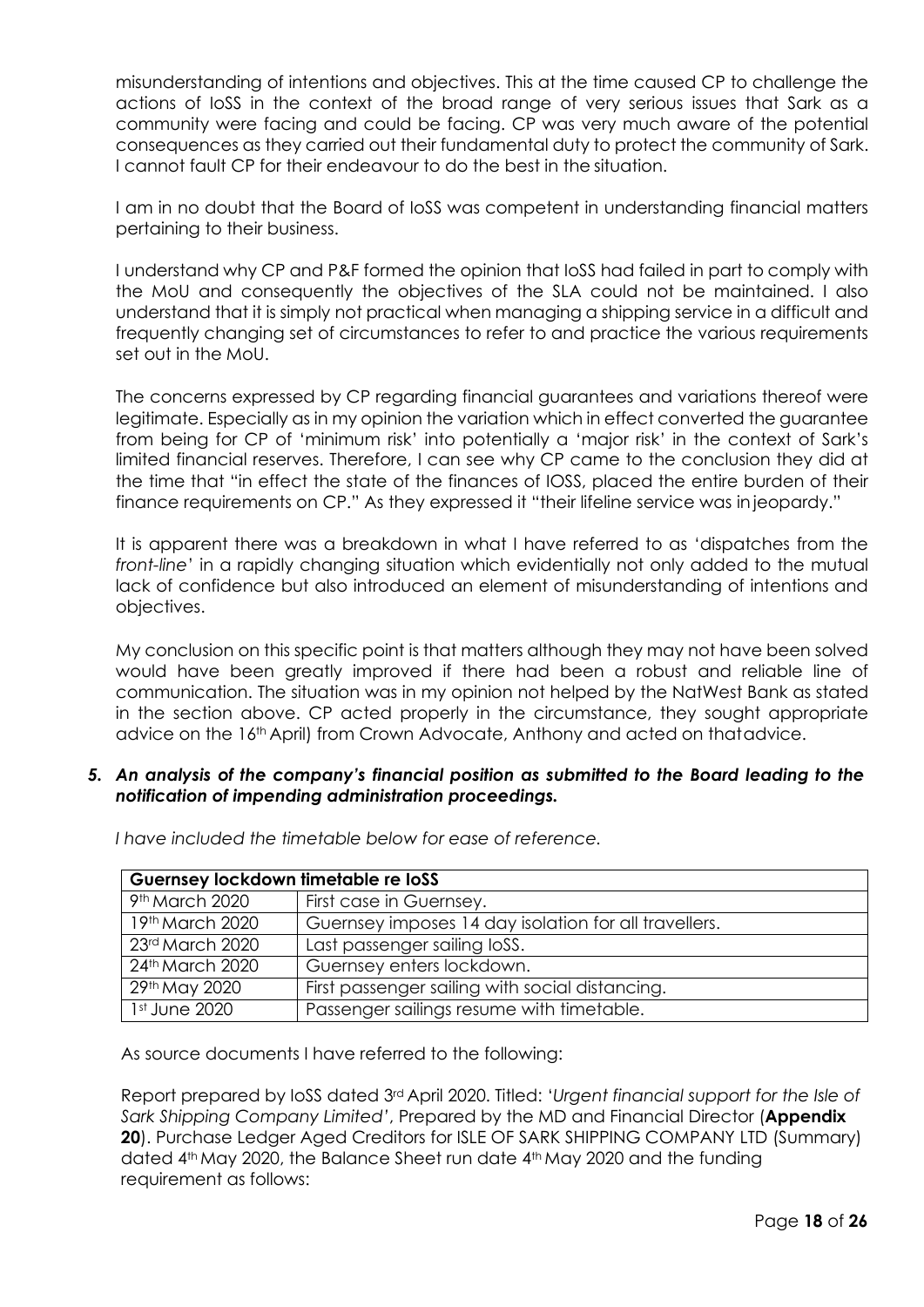| Funding requirement:                                                                                                                     | Due date | Amount  |
|------------------------------------------------------------------------------------------------------------------------------------------|----------|---------|
| Bank overdraft at 04/05/2020                                                                                                             |          | 209,682 |
| Employee ETI Qtr 1                                                                                                                       | 30/04/20 | 8,912   |
| Social Security                                                                                                                          | 30/04/20 | 7,966   |
| Creditors due by 6 May - as attached, excluding<br>Sark Treasurer and Guernsey rent<br>Barclaycard direct debit being collected 29 April |          | 19,265  |
| - ticket refunds                                                                                                                         |          | 12,272  |
|                                                                                                                                          |          | 258,098 |
| Less: Bank deposit maturing on 6 May                                                                                                     |          | 55,545  |
| Funding requirement                                                                                                                      |          | 202,553 |
|                                                                                                                                          |          |         |

Overdraft facility following maturity of deposit 200,000

(This may reduce to £150,000 because it was only increased to £200,000 in the expectation of the company drawing down £200k of the agreed loan facility, which is not now happening).

The above information was issued under cover of the email below to CP following the request by CP for the detailed financial information needed in order for them to undertake their responsibility as the governing authority of the Isle of Sark correctly and with due diligence.

The financial reports demonstrated that at the beginning of May 2020, without additional capital IoSS would not be able to sustain trading.

*"From: Paul Burnard Sent: 04 May 2020 08:31 To: 'Conseiller Sam La Trobe-Bateman'; Yan Milner Cc: Conseiller Sandra Williams; Gill; Andrew Cook; Mark Dunster; 'rgraham@cwgsy.net'; Policy & Finance Subject: RE: IOSS current situation."*

*"Good morning Sam*

*Please find attached the information requested. I am not sending you the detailed debtors report, as that could constitute a breach of GDPR.*

*Whilst I understand why you have requested the Balance Sheet (Statement of Affairs) and asked about judgment debts (there are none) it is not that which is important at this stage – as previously advised it is the short term cash flow requirement.*

*You are implying that the granting of the requested facility from NatWest is a mere formality*  but it is nothing like that and, as you are aware, they will want to engage with CP in regard *to security and support.*

*The board has no great wish to start Administration proceedings, HOWEVER, most regrettably, we are not able to wait in the hope that other moneys arrive, but are obliged*  to pay debts as they fall due, failing which we will be in breach of the solvency test as set *out in Section 527 (1)(a) of The Companies (Guernsey) Law, 2008. This includes crew ETI and Social Security contributions which – as again you are aware - are now overdue for payment to SOG.*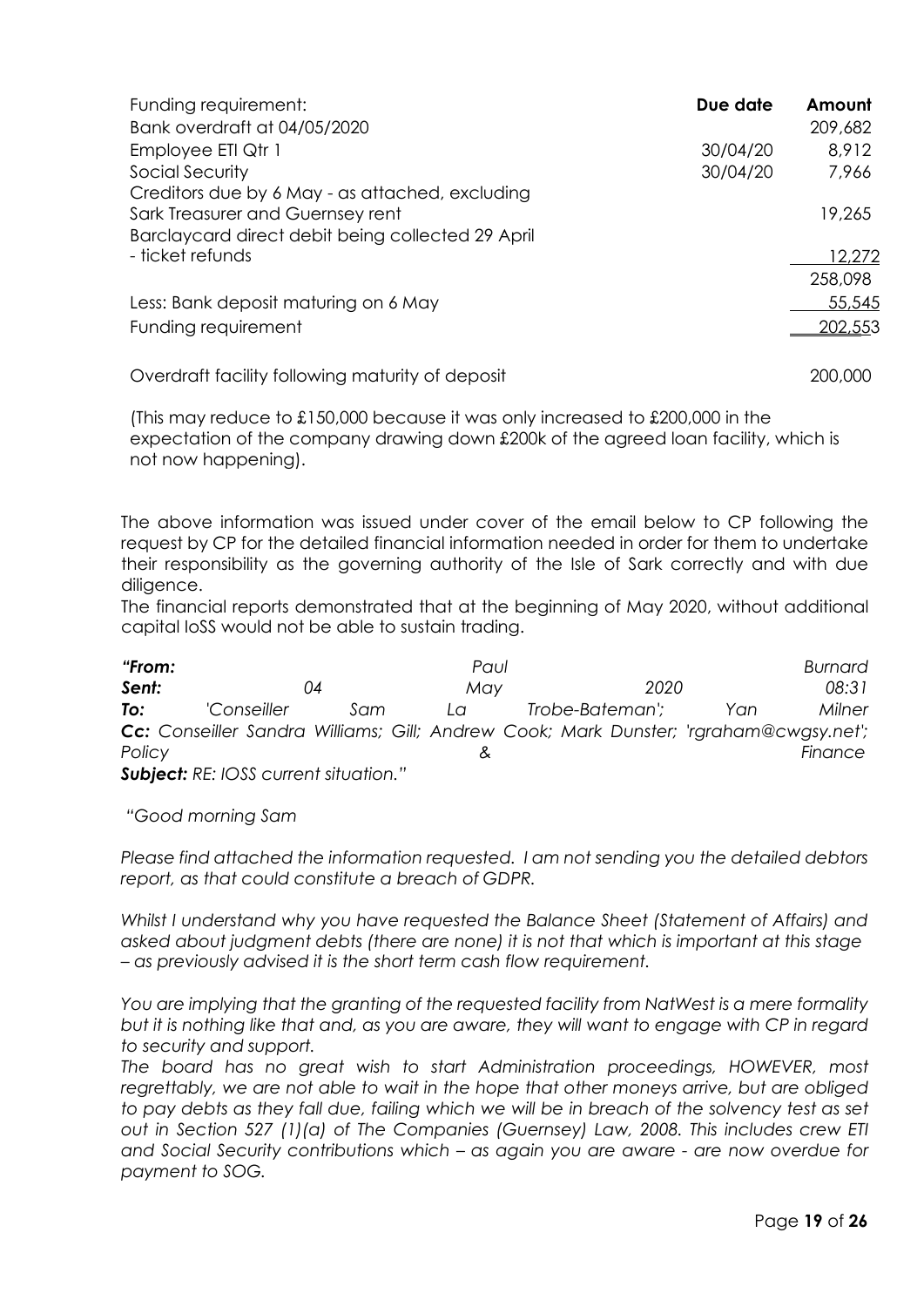*The Directors are obliged to act within the Law which makes clear the obligations placed upon them, as well as the penalties and personal liability for non-compliance.*

*Unfortunately, we do not have the leeway or right to do any other. We feel sure that the Shareholders would not unwittingly be directing us to knowingly break the law".*

The decisions of the IoSS Board have to be considered in the context of the unique effect of the Covid-19 pandemic on the revenue of loSS with lockdown occurring on the 24<sup>th</sup> of March 2020. In understanding the situation that IoSS found themselves in I have found it useful to refer to a chain of emails instigated by Paul Burnard (Executive Director) dated the 2<sup>nd</sup> of April, the 30<sup>th</sup> of March and the 27<sup>th</sup> of March 2020.

The lead up to the notification by IoSS of impending 'Administration proceedings' is best understood by reference to a chain of emails instigated by Paul Burnard dated the 9th April, 8<sup>th</sup> April and emails instigated by Yan Milner (Managing Director) dated 8<sup>th</sup> April and the 3<sup>rd</sup> of April to P&F which attached a *'Pandemic Cash Flow Forecast - freight only updatedthe 9th April 2020'* (I note that the email date was the 3rd of April yet the financial forecast is dated the 9th of April).

I am of the opinion that all parties understood the significance that the pandemic would have on the fall in revenues generated through visitors and the inevitable loss of revenue through personal taxes due to people *'being laid off'* etc.

The concern that CP had is best expressed with reference to the personal view of Conseiller William Raymond I quote:-

*"my own view is that we should safeguard the community here ensuring that they are cared*  for and fed before we alleviate the banking position of loSS. I realise of course that the *freight service is key to the aim, but that operates at a positive gross margin".*

(Reference email from Conseiller William Raymond to Paul Burnard, Executive Director, Sarah Hudson, Treasurer, Yan Milner, Managing Director and P&F, cc. Conseiller Sandra Williams dated the 7<sup>th</sup> of April **(Appendix 6).** 

In summary, the situation at the beginning of April (8th April) that the IoSS was facing is best understood by reference to an email from Yan Milner, Managing Director dated the 8th April 2020 at 1546pm to Conseiller William Raymond, Paul Burnard, Executive Director of IoSS, Sarah Hudson, Treasurer and P&F with a copy to Sandra Williams **(Appendix 6)** as follows:-

*"as is indicated in our forecasts we are unlikely to be able to continue any operations*  including the cargo service beyond the end of April or sooner. The company's financial *liabilities will continue to grow in spite of our best cost saving efforts".*

I have paid little attention to the exchange (email dated 8<sup>th</sup> April 2020) between, Paul Burnard and the Treasurer, Sarah Hudson with copies to Conseiller Sandra Williams, regarding 'the accusation that IoSS was *'blackmailing'* CP and P&F.

With reference to the email exchanges between IoSS, CP and P&F, it is apparent that tension was increasing as CP endeavoured to maintain their parliamentary obligations as the government of Sark and as IoSS endeavoured to maintain the *'lifeline service'* which they could no longer do in terms of the Service Level Agreement (SLA) due to the ramifications of the Covid-19 pandemic. With reference to the Memorandum of Understanding (MoU) **(Appendix 2)** there was no achievable resolution that could meet the objectives of both parties without significant compromise.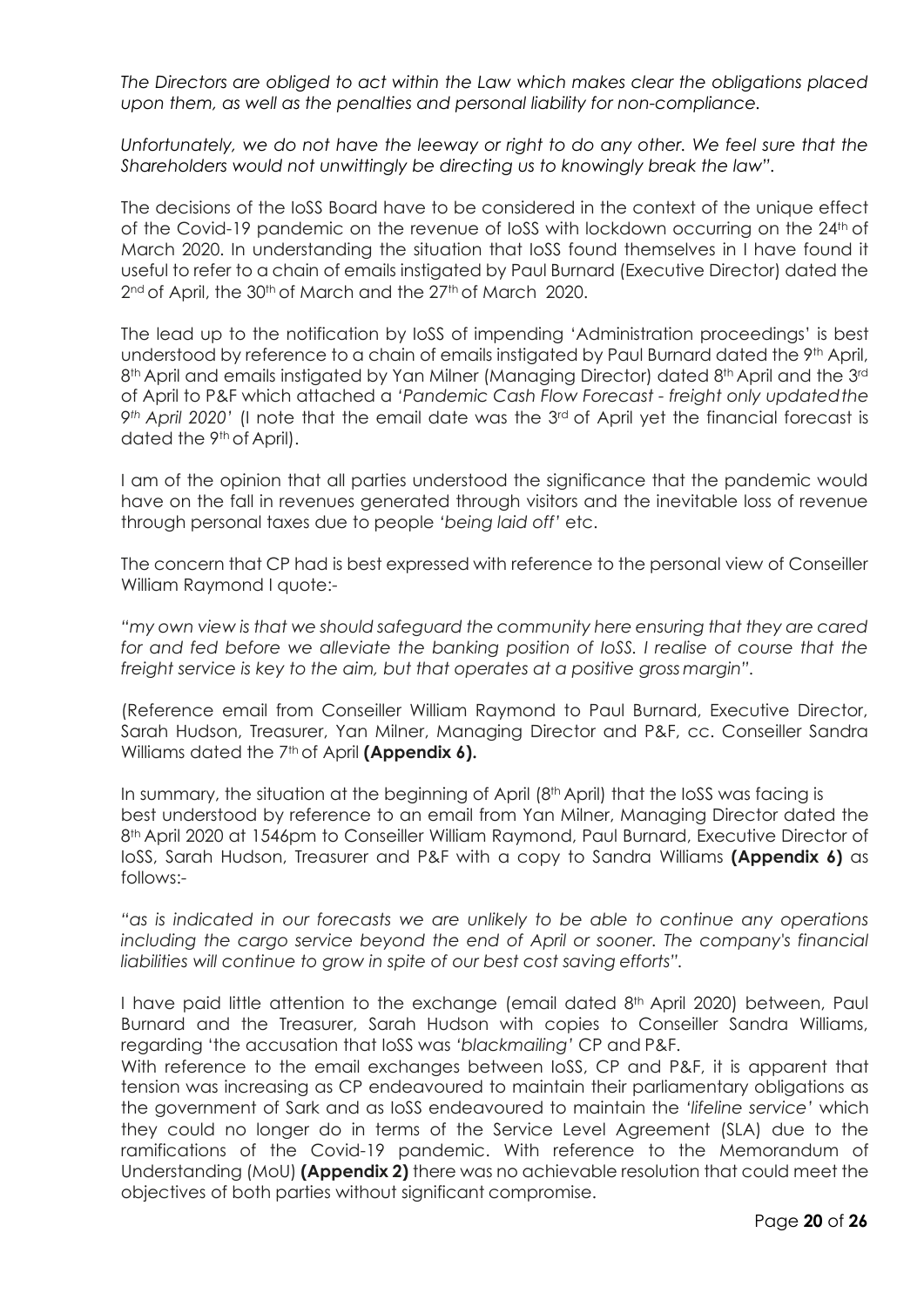By the beginning of May I have no doubt from the exchange of emails instigated by Paul Burnard, Executive Director on Monday the 4<sup>th</sup> of May and Yan Milner, Managing Director on the 3rd of May **(Appendix 7)** their assessment that IoSS could become insolvent and if so, the legal obligation was placed on the Directors of IoSS to start Administration Proceedings.

I am also of the opinion that CP were legitimately entitled to request a current balance (Statement of Affairs) with detailed information regarding IoSS current assets and liabilities as justification for IoSS stating that they were considering placing the company into Administration whilst noting that this was before an application had been made for assistance within the States of Guernsey Loan Scheme.

With reference the email from Yan Miller to Conseiller Sam La Trobe-Batemen cc Conseiller Sandra Williams, Paul Burnard, Conseiller John Guille, Andrew Cook, Mark Dunster and Richard Graham titled *'IoSS current situation dated Sunday 3rd May 2020'* provides an insight to what was happening **(Appendix 7).**

I am of the opinion that IoSS had very little space in which to manoeuvre bearing in mind their commitment to purchase the new vessel and their obligations to re-establish as best they could the SLA in principle, if not possible in practice.

The IoSS instigated a conference call Board Meeting on Monday the 20<sup>th</sup> of April 2020 **(Appendix 8)** provides insight as to how I have formed my opinion.

The position held by CP is explained in a Minute of Meeting dated 17<sup>th</sup> April 2020 which I quote as follows:

Conseillier William Raymond**: - "**The proposition was to enable the company to borrow to purchase the boat as a secured loan. The boat was purchased without the loan. The guarantee was executed on 6<sup>th</sup> April. The bank have offered £200,000 less £50,000, but the comfort letter the bank wish to be signed states the bank may rely on the £300,000. The letter says to release funding to IOSS. The risk analysis carried out looked at this as a secured loan on a boat. The chances of it being called upon were remote on this basis. However, the funds now being requested are to meet normal expenditure. The exposure has gone from nil up to £300,000. This is viewed with concern, risk to public funds. This is no longer a secured loan on a boat."

IoSS Financial Director Paul Burnard responded as follows:- **"**At the time the loan was taken out, the circumstances of current situation re: virus were unknown. The bank says it has accepted that they (the bank) can take charge of the vessel now owned by the company. If the company default on the loan, the company has the vessel."

Conseillier William Raymond responds**: -** "that the original proposition was for a secured loan and that loan is now unsecured. Chief Pleas exposure is now considerably greater."

Both CP and P&F were reasonable to consider that Sark would remain in *'lockdown'* for the main revenue generating summer season and therefore the concerns expressed by CP were justified when they became aware that the Board of IoSS (having paid the deposit and faced with the loss of that deposit) had little alternative other than rely on CP to support their purchase of the vessel on the 31st March 2020. It appears that IoSS did not realise that it was not a simple matter for P&F to provide the 'Letter of Comfort' to the IoSS Bank as they did not have the authority to do so. It would require the approval of CP.

In summary IoSS were reasonable to assume that their anticipated revenue income was to be greatly reduced to an amount where costs would out-weigh income and therefore had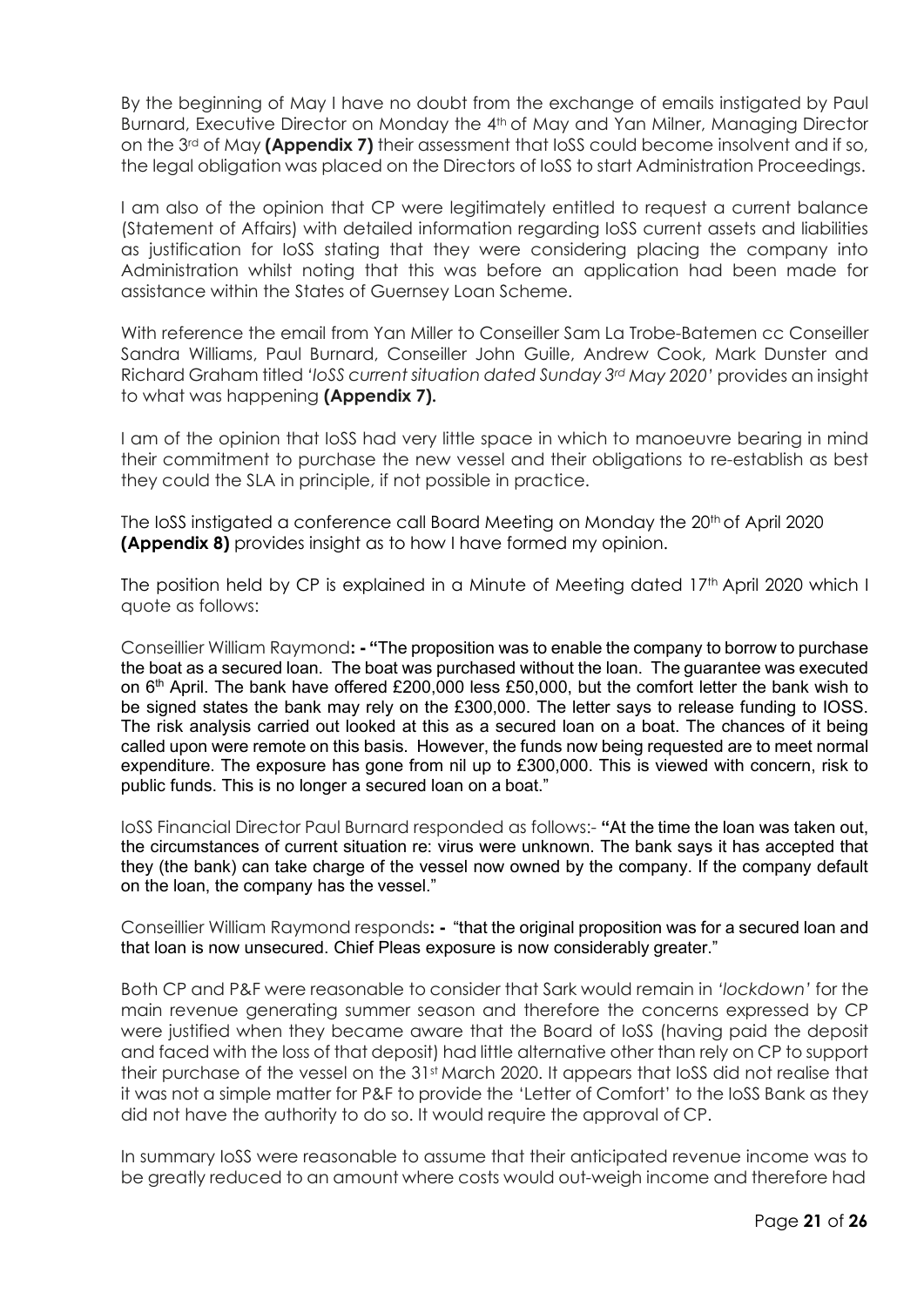no alternative but to seek loan finance. Their initial forecast showed that they would require funding of GBP 200,000 by the end of the second quarter of 2020. Their Bank approved funding, however, it was on condition that CP and P&F signed a *'letter of comfort'*. This would enable the purchase of the Corsaire des Iles II to proceed.

It was reasonable that CP and P&F without first seeking legal advice from the (Guernsey) Law Officers would not agree to simply signing a *'letter of comfort'* which was intended to give an assurance to the Bank that if IoSS failed in their contractual obligation to the Bank then CP would step in.

The borrowings were to cover not only payroll and the normal obligations of IoSS but also to the States of Guernsey in respect of income tax and social security contributions for quarter one which amounted to GBP 50,637. IoSS successfully negotiated a repayment programme whereby they undertook to pay the contributions in three monthly instalments.

Whilst P&F had refused to sign a *'letter of comfort'* they agreed to lend funds to IoSS to enable it to meet its payroll costs. However, P&F refused (I believe reasonably in the circumstance) to advance monies to meet other commitments to suppliers, which included the States of Guernsey whilst noting at that time IoSS was being supported via the Payroll Co-Funding Scheme.

At the time that P&F made the decision I have not been able to determine whether or not they were fully aware of the consequences that IoSS would be unable to meet its debts and would be obliged in law to begin an administration process as the Directors would have no alternative but to declare the company *'insolvent'.*

It is my understanding that P&F, in view of the unfolding and pending financial situation approached the IoSS Bank directly which resulted in the IoSS being provided with a loan of £350k and an overdraft facility of GBP 220,000.

Both the loan and overdraft facility were guaranteed by CP facilitated by a mortgage secured against all of the five company vessels.

I also note that the bank required CP, P&F to inject a further GBP 30,000 into IoSS to meet immediate financial needs.

Whilst acknowledging that the arrangement increased the financial exposure of CP and P&F it was secured against the vessels and therefore was no longer an unsecured loan.

It must be remembered that the duty of CP and P&F was to manage and maintain service in the best interest of the residents of Sark, the obligation of IoSS was to endeavour to operate what had become in the true sense of the noun a *'lifeline service'* with regard to freight and passengers.

Although IoSS had the survey for the Sark Venture booked for the 6<sup>th</sup> of April 2020 and they were only advised in late March, that the Marine Coastguard Agency (MCA) would no longer be undertaking surveys but would delegate extensions to the issuing Authorities.

However, due to the abrupt cessation of passenger revenue and consequential reduction in cargo revenue during 'lock down', the decision was made to suspend the remaining work on the Sark Venture which at the time was reliant on outside contractors including the commissioning of the engines, associated electrical works and specialist welding.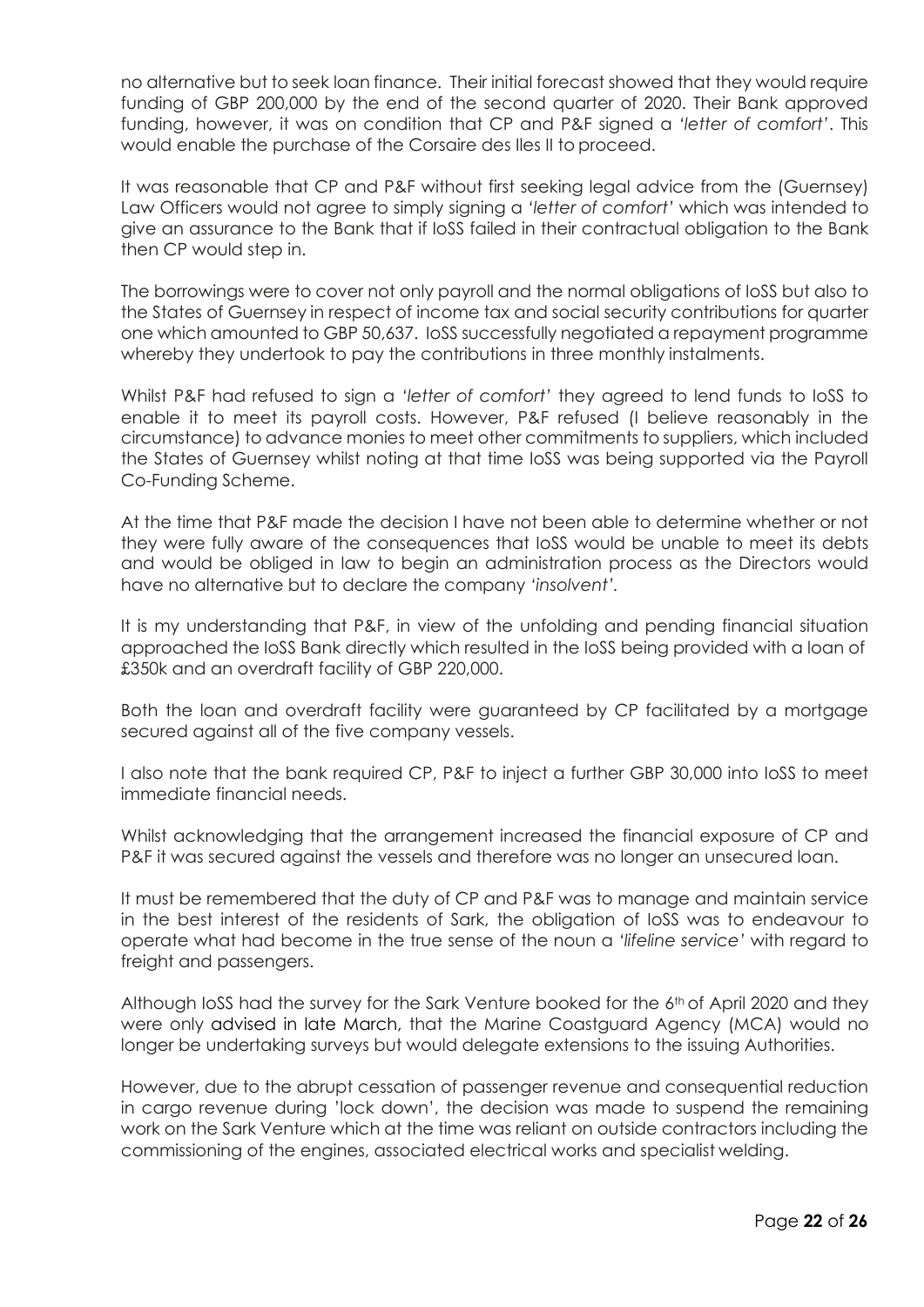The IoSS accounts at this time show that the company was trading at a GBP 169,254 loss with mounting cash liabilities due in April and with no prospect of release from lockdown which would have provided some revenue.

I also note that staff hours were reduced from the contracted minimum of 38 hours to 30 hours per week. In my opinion, it was reasonable for IoSS to maintain some crew members as it must be remembered that at any time the crew could be required to isolate.

On the 28th of June at the end of 'lock down' Guernsey residents were in the unique situation as travel within the Bailiwick was *'unlocked'*. IoSS revenues returned, however, I can appreciate the concern of CP and P&F that the resilience to the service had been diminished with the suspension of works to the Sark Venture. The resilience of the service being provided by IoSS was largely reliant on the Sark Belle and the cargo vessel, Sark Viking.

The Marine Coastguard Agency declined to travel and inspect the Sark Venture where works remained incomplete (reference email received from MCA to the Managing Director of IoSS dated the 18th of August 2020) **(Appendix 9)**.

For further reference I have attached a copy of the presentation (PowerPoint) presented in the Island of Sark titled *'Plans for 2020'* **Appendix 11**. I do not consider when bearing in mind the circumstances in which they were operating that the IoSS mismanaged the finances or the operation and management of the company.

The decisions of the IoSS Board have to be considered in the context of the unique effect of the Covid-19 pandemic on the revenue of IoSS with lockdown occurring on the 24th of March 2020. The financial position that IoSS was facing at the time they gave notice to CP of impending 'administration proceedings' was not caused by the financial effects of Covid pandemic in itself. From my review of the financial information available the 'solvency' issue related to the timing of payments made by IoSS prior to the Guarantee Agreement being in place, at the end of the first quarter (March 2020). It was a matter for IoSS to manage their financial obligations as they consider prudent in the circumstance.

The Bank had indicated limited relief for the solvency problem, but required Chief Pleas to agree that the existing loan guarantee could be converted to support an alternative borrowing on overdraft to fund ongoing IoSS expenditure. As stated earlier the financial exposure as assessed by CP had increased by £300,000 as it was no longer a secured loan and consequently a risk to public funds.

The Directors of IoSS in advising CP of the potential of going into 'administration' acted in accordance with the legal requirements placed on them individually. I have endeavoured, without success, to ascertain the involvement of the IoSS and CP Bank (Nat West) at the time the Directors of IoSS formally notified CP of the possibility of going into 'administration'. The Bank who had received notification of a request for support under the States of Guernsey Loan scheme was due to respond in a matter of days to the revised request for funding and proactive dialogue may have avoided the necessity for IoSS to advise CP of the pending possibility. Whilst in the event of IoSS becoming insolvent it would have provided a 'breathing space' tomaximise realisations and asset values without at the time increasing liabilities in the interest of creditors it would in my opinion been a drastic act. IoSS were aware of their liabilities at the critical time the final payment of EUR 592,000 was made to Atlantique Marine on the 19th March 2020.

I note that it was approximately 5 weeks between the payment to Atlantique Marine and the notification by the IoSS Board of the possibility of the company going into Administration. Whilst it is not the job of CP to run the company they as the Government of Sark would have benefitted from closer dialogue with IoSS. Sharing of the principles of the risk assessments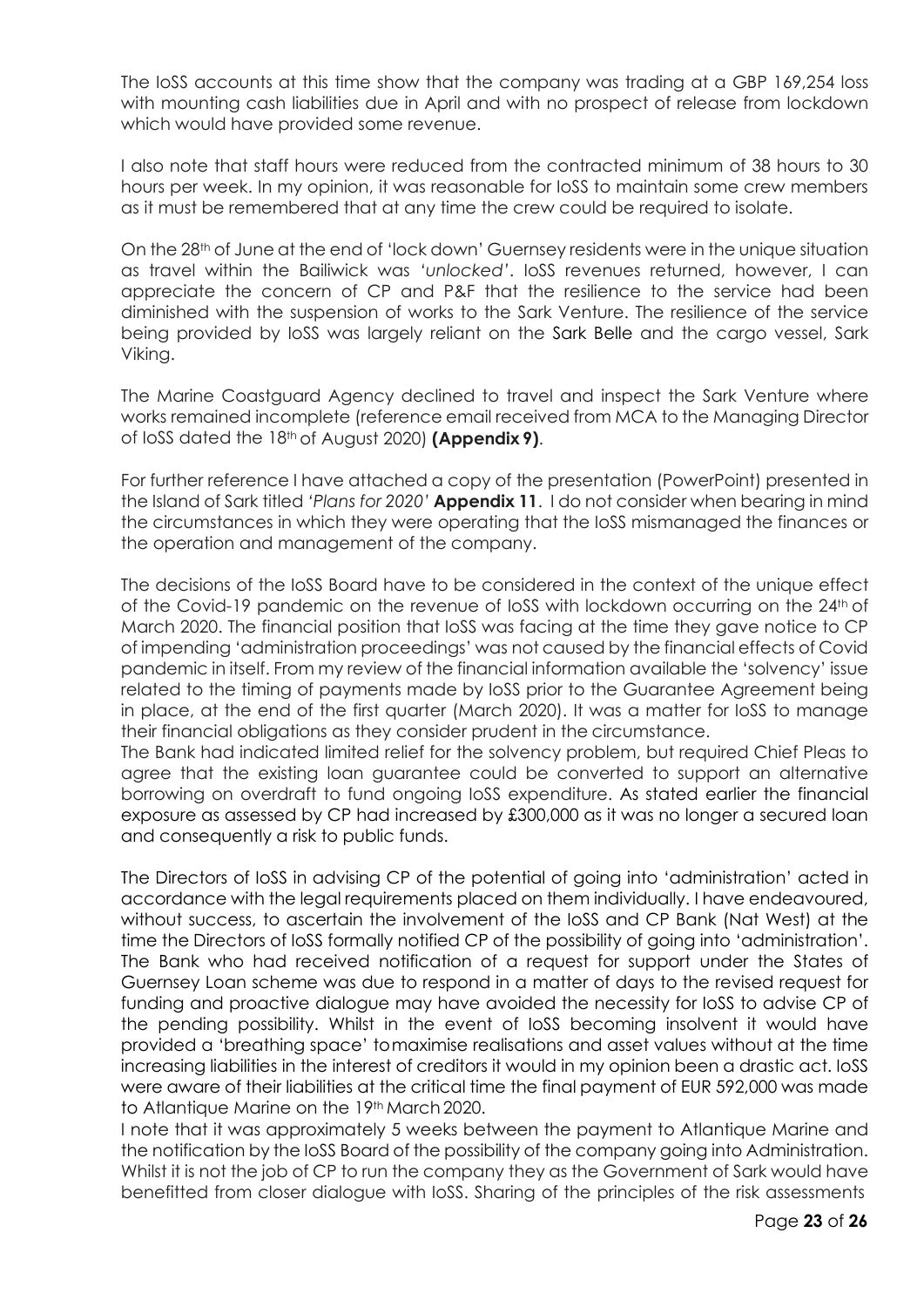being undertaken by IoSS would have allowed CP to seek reassurance that there would be sufficient resilience to protect the passenger and freight services to and from the Island due to the level of forecast losses.

### *6. The reasons for the delays to the refurbishment of the Sark Venture, resulting in a potential single point failure and a reduced and unreliable service.*

*I note that the initial intention and consequently the information from IoSS was that the Sark Venture would be out of service for 4-6 weeks returning to service before the end of February. The reliance on the Sark Belle during the winter months was of legitimate concern to CP and CP notified IoSS of their concern. However, the work on the Sark Venture was not progressed (as I believe was originally intended by IoSS) and the non- return of the Sark Venture remained a matter of considerable concern for CP.*

On the 20th of June 2020 when the Bailiwick was released from *'lockdown'* it is evident that the Board of IoSS under the direction of their Managing Director and Finance Director advised that as there was no certainty as to how long the *'Bailiwick travel bubble'* would remain open that it would be prudent to accumulate a cash reserve before re-commencing work on the Sark Venture. The IoSS had been in discussion with the Managing Director of Travel Trident to enable the charter of one of their two Trident vessels in the event of the Sark Belle or Sark Viking breaking down.

As referred to earlier MCA had advised that they would not travel to Guernsey to undertake the necessary survey.

I note that the Sark Venture did not re-enter service until late October 2020. This delay was due to the lack of availability of a suitably qualified States of Guernsey Weights and Measures Inspector. CP has advised that they were not aware of this reason for delay. It should also be noted that in order to retain the guarantees for the engines it was necessary to have them commissioned by an off-Island Engineer.

It is important to recognise that IoSS was endeavouring to find a practical solution for the undertaking of a *'lightship and incline'* survey, an *'in water survey'* and engine commissioning (necessary to ensure continuity of engine warranty) on the Sark Venture, in order to maintain at the very least a *'lifeline cargo service'.*

### **Closing Comment:**

In the context of this inquiry I have considered the role and responsibilities of CP as Sark's Government which is to develop and administer the legislation and regulations of the Island. They assume an essential role in promoting good governance and their purpose is to make good decisions on behalf of the people of Sark.

Essentially, they must balance demands and prioritise policy managed within a limited budget.

During the preparation of this report I have met with representatives of CP and P&F and I consider that they have acted competently and reasonably in the performance of their role. The evolving situation before them as a governing body required decisive action. The use of the term *'a lifeline service'* was not an exaggerated term in the circumstance and delay in decisive decision making would have been indefensible. The options for CP were limited. They felt that they were not being kept up to date by the IoSS Directors and that the 'lifeline service' on which their community of Sark depended on was in jeopardy, a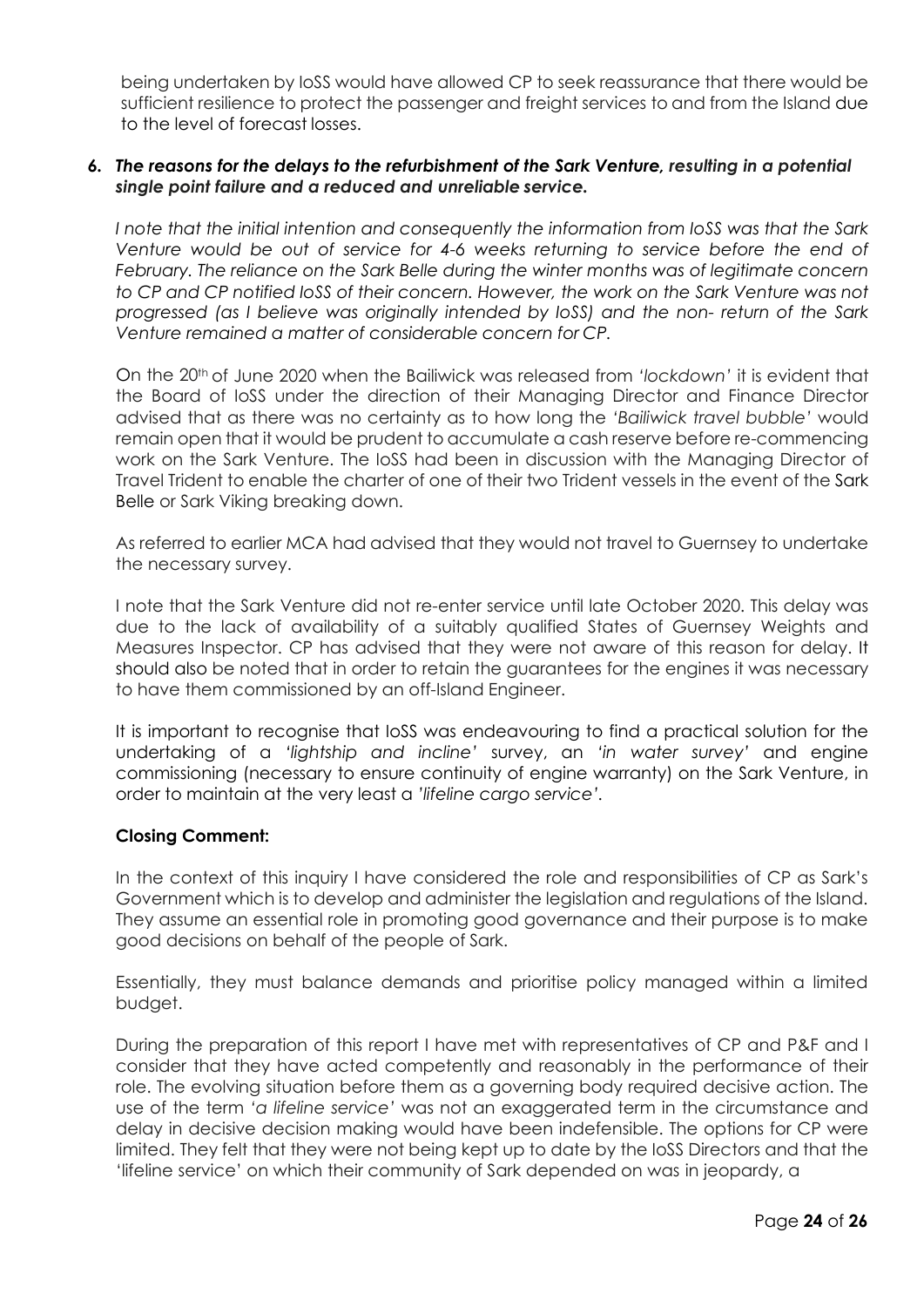community that they were accountable to. A responsibility, from what I have reviewed during this enquiry, that they as a democratically elected body took very seriously.

IoSS from the evidence presented to me by the Managing Director and the Financial Director believed they were keeping their 'shareholders' (CP) informed in a timely manner, whilst endeavouring to manage a potential operational and financial crisis in the best interest of their company.

CP did not fail the people of Sark. The Directors of IoSS did not fail their company. However, there was a failure in 'front line' communications which facilitated an element of mistrust. It must be noted that I make these observations with the benefit of understanding the situation and the events after they had happened. Conseiller Raymond as a member of CP with the support of his colleagues and the Treasurer was for the benefit of all in responding expediently to what was a rapidly emerging potential financial crisis for the 'lifeline' service that Sark relied on.

Both CP and IoSS were faced with trying to predict outcomes which in the situation of a world threatened by an unprecedented pandemic were quite simply unpredictable.

Furthermore, for completeness I have given consideration to the role and performance of the Board of Directors of IoSS and I have applied the principal that the duties of Company Directors are owed primarily to the relevant company and that the Directors at all times are to act in the best interest of that company, to exercise independent judgement, to avoid conflict of interest, to act for proper purposes and to exercise reasonable skill andcare.

The Executive Directors kept their Board informed and the Board supported the recommendations of their executive during negotiations with their Bank and the States of Guernsey (States Guarantee Scheme). I have however been critical with regard the timely exchange of detailed financial information between IoSS and their 'owners' CP on behalf of the people of Sark. Which I believe was a contributory factor to the confidence lost by CP in the ability of IoSS to maintain a reliable and regular service for freight and passengers at the time IoSS committed to the purchase of the Corsaire.

It is also important that I have applied the principal that the only time that Directors may owe duties to someone other than the company are when the company begins to enter financial difficulties.

In this case the duty that IoSS had extended to act not only in the best interests of the company but also to include a duty to consider that act with proper regard for the interests of its creditors.

To conclude on this point I consider that IoSS had an effective Board of Directors with relevant skills and knowledge of corporate governance.

My conclusion which I have expressed in my closing comment to this report relates to the relationship between the Board of IoSS and CP as I consider there was an evident failure in appropriate communication in the circumstance and although there was an agreed MoU and SLA there appears to have been a lack of a true understanding of the needs, objectives and concerns of Chief Pleas.

I thank the parties to this Enquiry for their co-operation and assistance.

Undertaken by: